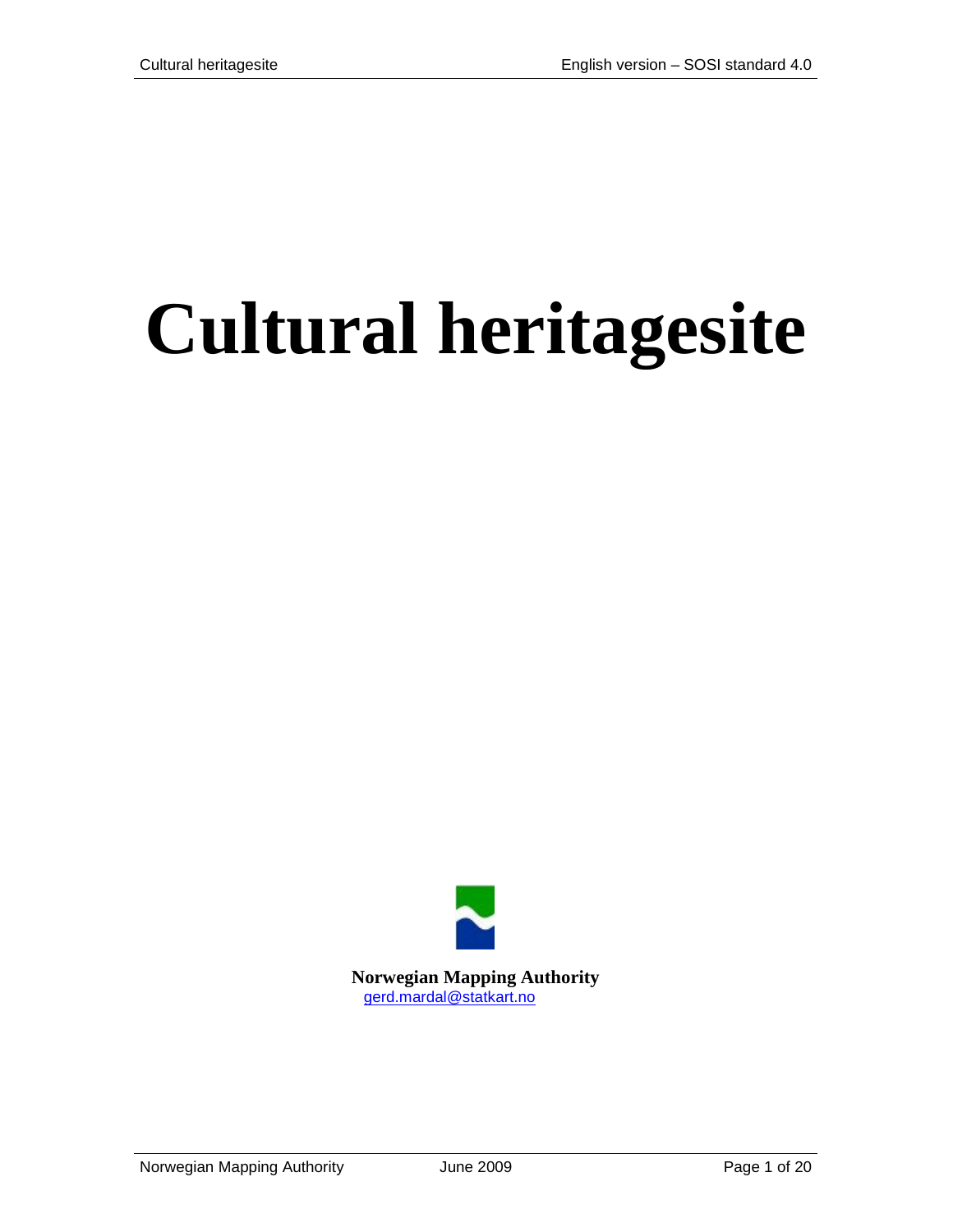## **Table of contents**

| 1.1              |           |                                                                                        |  |
|------------------|-----------|----------------------------------------------------------------------------------------|--|
| 1.2 <sub>1</sub> |           |                                                                                        |  |
| 1.2.1            |           |                                                                                        |  |
| 1.2.2            |           |                                                                                        |  |
| 1.2.3            |           |                                                                                        |  |
| 1.2.4            |           |                                                                                        |  |
| 1.2.5            |           |                                                                                        |  |
| 1.2.6            |           |                                                                                        |  |
| 1.2.7            |           |                                                                                        |  |
| 1.2.8            |           |                                                                                        |  |
| 1.2.9            |           | Association << Topo>> CulturalEnvironment - CulturalEnvironmentBoundary 10             |  |
| 1.2.10           |           | Association < <topo>&gt; CulturalHeritageSite -CulturalHeritageSiteBoundary  11</topo> |  |
| 1.2.11           |           | Association CulturalHeritageSite -CulturalHeritageSiteProtectionZone  11               |  |
| 1.2.12           |           |                                                                                        |  |
| 1.2.13           |           |                                                                                        |  |
| 1.2.14           |           |                                                                                        |  |
|                  | 1.2.14.1  |                                                                                        |  |
|                  | 1.2.14.2  |                                                                                        |  |
|                  | 1.2.14.3  |                                                                                        |  |
|                  | 1.2.14.4  |                                                                                        |  |
|                  | 1.2.14.5  |                                                                                        |  |
|                  | 1.2.14.6  |                                                                                        |  |
|                  | 1.2.14.7  |                                                                                        |  |
|                  | 1.2.14.8  |                                                                                        |  |
|                  | 1.2.14.9  |                                                                                        |  |
|                  | 1.2.14.10 |                                                                                        |  |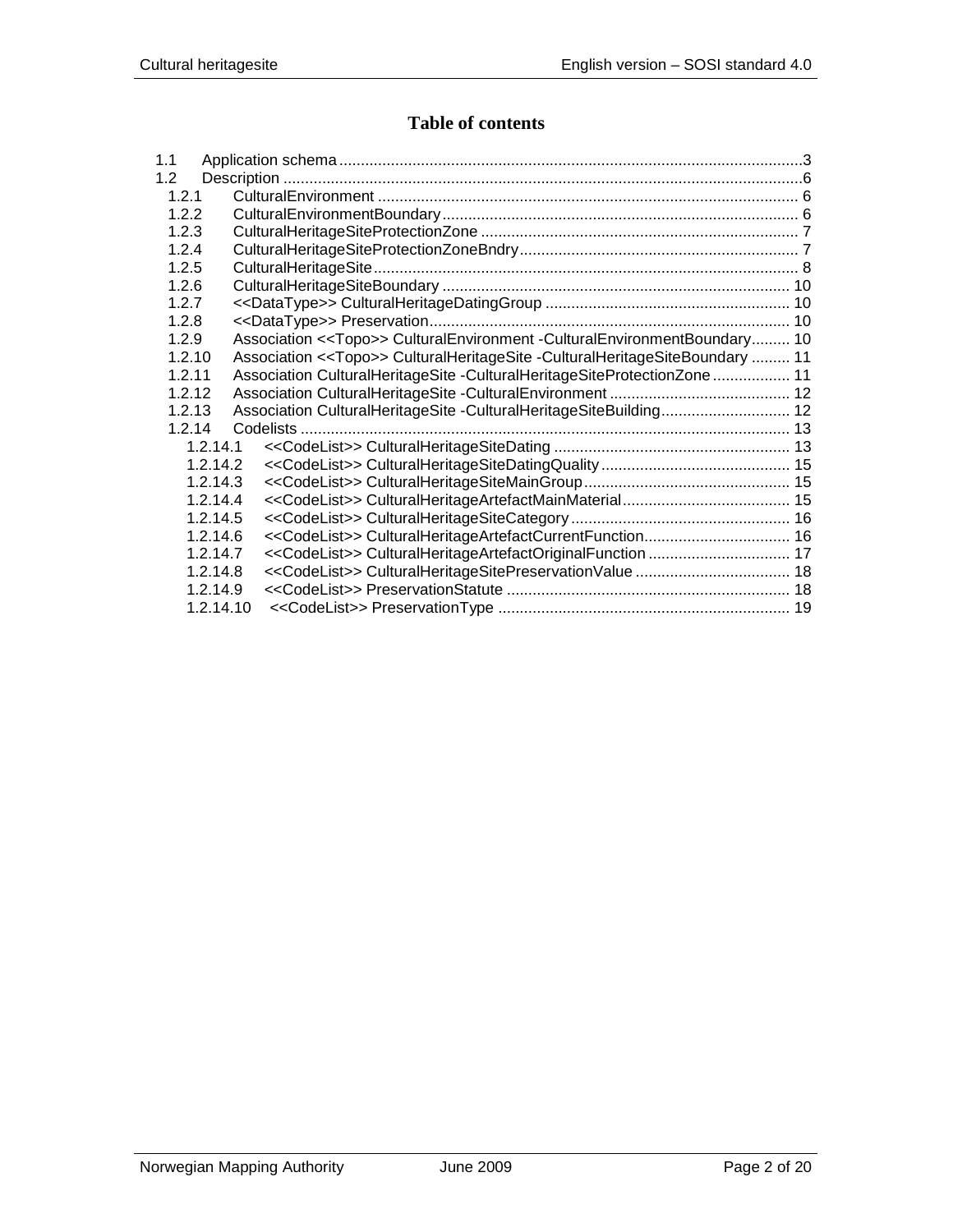# <span id="page-2-0"></span>**1.1 Application schema**

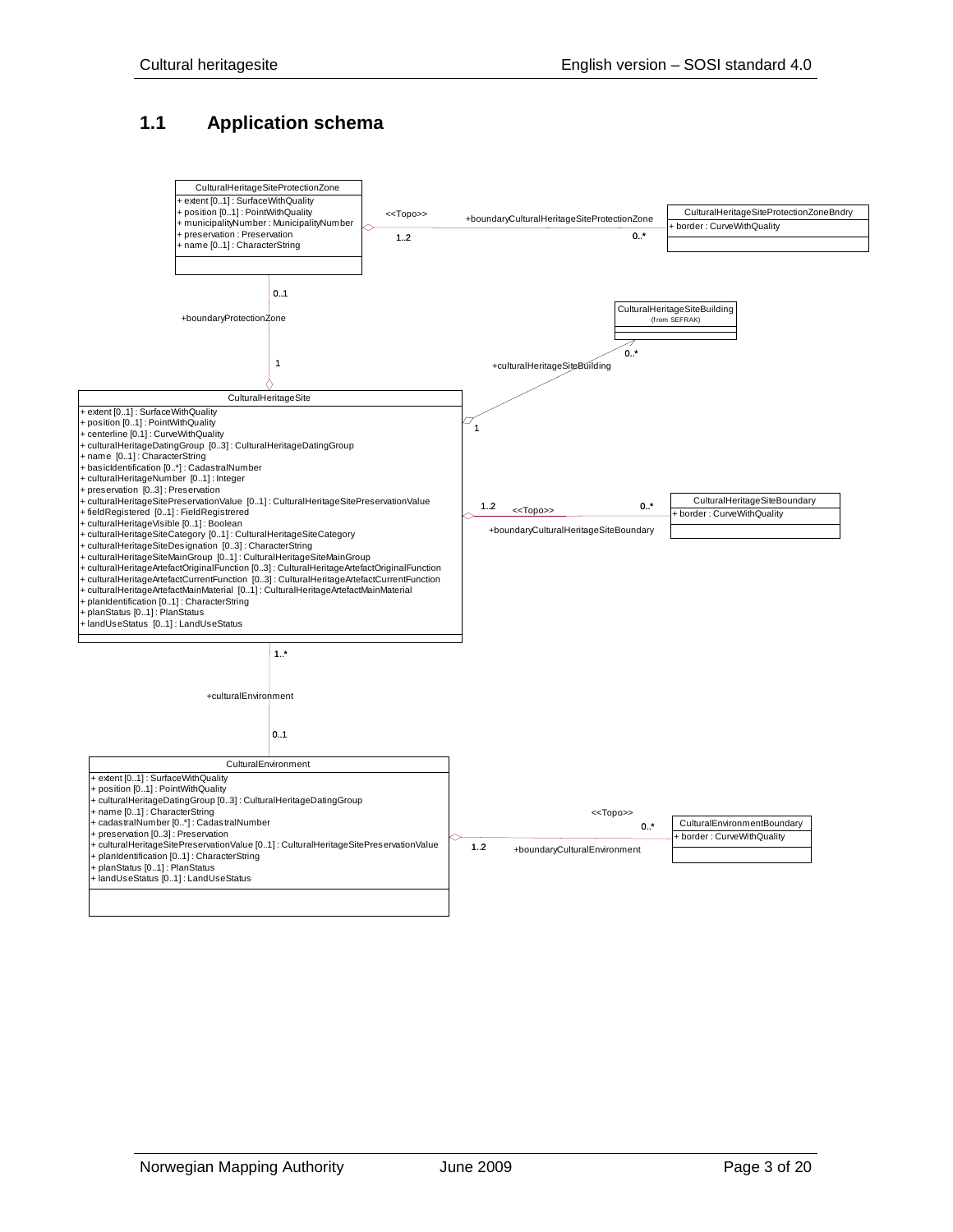### **Datatypes**

CulturalHeritageDatingGroup <<DataType>>

+ culturalHeritageSiteDating : CulturalHeritageSiteDating

+ culturalHeritageSiteDatingQuality [0..1] : CulturalHeritageSiteDatingQuality

- CadastralNumber (from Land property, land parcels) <<DataType>>
- + cadastralMunicipality : CadastralMunicipality
- + landNumber : Integer
- + titleNumber : Integer
- + leaseNumber [0..1] : Integer
- + unitNumber [0..1] : Integer

Preservation <<DataType>>

+ preservationStatute [0..1] : PreservationStatute

+ preservationSection [0..1] : CharacterString

+ preservationType : PreservationType

+ preservationDate [0..1] : Date

FieldRegistrered (from SEFRAK) <<DataType>>

+ fieldRegistrationBy : CharacterString + dataCaptureDate : DateTime

+ updating [0..\*] : Updating

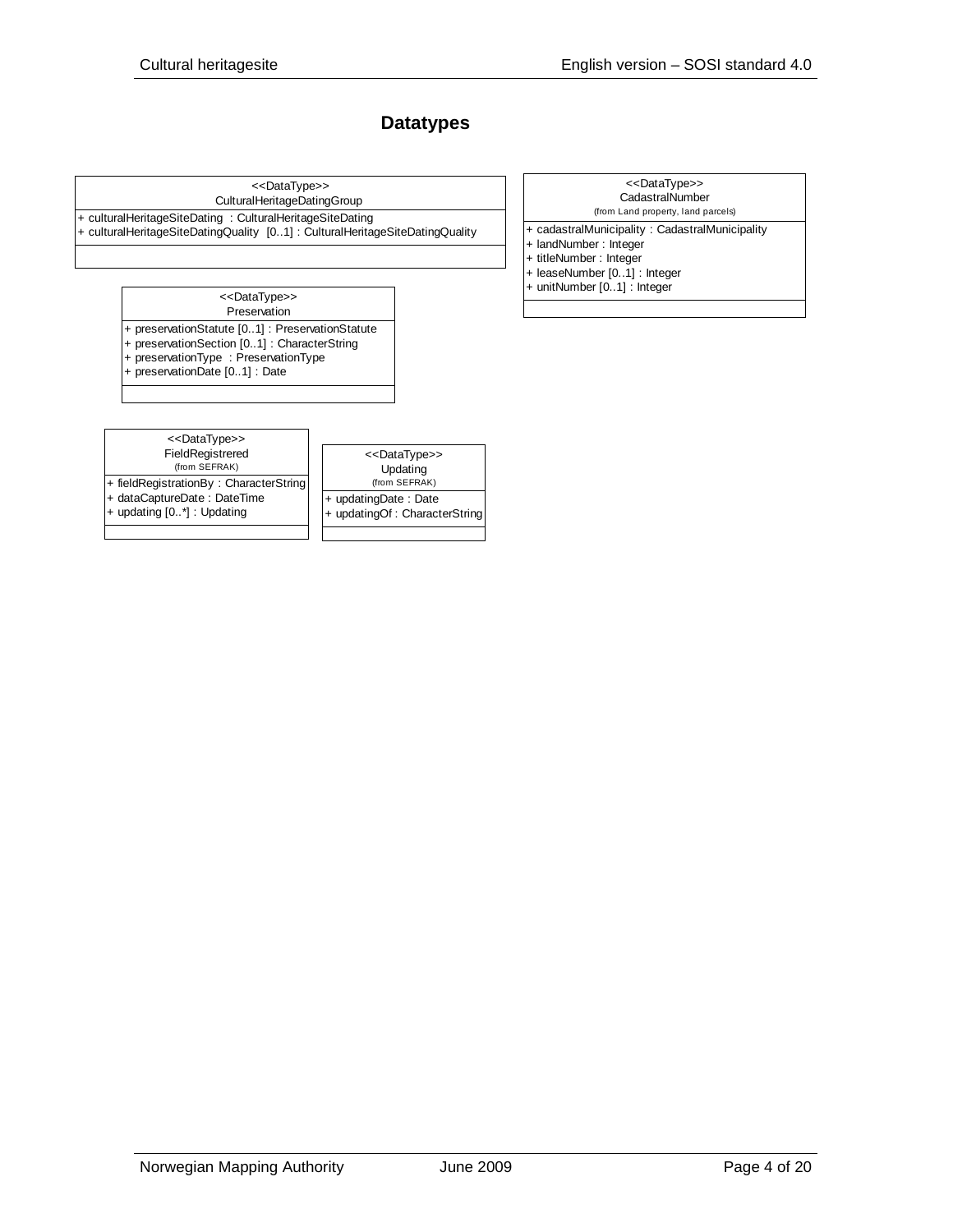# **Codelists**

| < <codelist>&gt;<br/>CulturalHeritageSiteDating</codelist> | < <codelist>&gt;<br/>PreservationType</codelist>                                                |                                       |                           | < <codelist>&gt;</codelist>                  |                             | < <codelist>&gt;<br/>CulturalHeritageArtefactCurrentFunction</codelist> |
|------------------------------------------------------------|-------------------------------------------------------------------------------------------------|---------------------------------------|---------------------------|----------------------------------------------|-----------------------------|-------------------------------------------------------------------------|
| + Pre-Reformation Period = 000                             |                                                                                                 |                                       |                           | CulturalHeritageArtefactMainMaterial         |                             |                                                                         |
|                                                            | + Administratively preserved                                                                    |                                       | + Soil                    |                                              | <b>Rockart</b>              |                                                                         |
| $+$ Ice Age = 010<br>$+$ Stone Age = 020                   | + ??Put into trust in accordance with the Planning and Building Act                             |                                       | + Wood                    |                                              | + Residence/settlement      |                                                                         |
| + The Older Stone Age = 021                                | + Regulert til spesialområde etter § 25.6, PBL = PBSB                                           |                                       | + Rock                    |                                              | + Energy supply             |                                                                         |
| + Younger Stone Age = 022                                  | Fultural heritage site, officially registered preservation and maintenance agreement            |                                       | + Brick                   |                                              | + Fishing                   |                                                                         |
| + Late Neolithic = 023                                     | + Cultural heritage site, preserved in accordance with regulations                              |                                       | + Metal                   |                                              | + Defence                   |                                                                         |
| $+$ Bronze Age = 030                                       | + Specifically preserved                                                                        |                                       | + Concrete                |                                              | + Free time/leisure         |                                                                         |
| + The Older Bronze Age = 031                               | + Inconclusive preservation status                                                              |                                       | $+$ Glass = 7             |                                              | + Culture/sports            |                                                                         |
| + Younger Bronze Age = 032                                 | + World heritage status (site)                                                                  |                                       |                           | + Cast rock / Concrete products              |                             | + Cultural heritage site, grave site                                    |
| $+$ Iron Age = 040                                         | + Preservation proceedings in progress                                                          |                                       | + Rock wool               |                                              | + Hotel/restaurant          |                                                                         |
| $+$ Early Iron Age = 041                                   | + Listed object                                                                                 |                                       | + Paint                   |                                              | + Trade                     |                                                                         |
| + The pre-Roman Iron Age = 042                             | + Temporarily preserved                                                                         |                                       | + Other building material |                                              | + Traffic/transport         |                                                                         |
| + The Roman Period = 043                                   | $\vert$ + Inconclusive preservation status = UAV                                                |                                       | + Nothing                 |                                              | + Health/nursing care       |                                                                         |
| $+$ The age of migration = 044                             | + Preservation revoked                                                                          |                                       | + Unknown                 |                                              | + Event/belief/tradition    |                                                                         |
| + Younger Iron Age = 045                                   | + Removed (automatically preserved)                                                             |                                       |                           |                                              |                             | + Industry/ manufacturing /production                                   |
| + Merovingian period = 046                                 | + Automatically preserved                                                                       |                                       |                           |                                              | + Hunting/trapping          |                                                                         |
| + Viking Age = $047$                                       | + Not preserved                                                                                 |                                       |                           |                                              | + Agriculture               |                                                                         |
| + The Middle Ages = 050                                    |                                                                                                 |                                       |                           |                                              | + Public administration     |                                                                         |
| + The Early Middle Ages = 051                              | < <codelist>&gt;<br/><b>PreservationStatute</b></codelist>                                      |                                       |                           |                                              | + Religion                  |                                                                         |
| + The High Middle Ages = 052                               |                                                                                                 |                                       |                           |                                              | + Education/research        |                                                                         |
| + The Late Middle Ages = 053                               | + Preserved in accordance with the Listed Buildings (Preservation) Act of 1920                  |                                       |                           |                                              |                             | Water supply / waste management                                         |
| + Late period when stone was used = 060                    | + Preserved in accordance with the Historical Monument Act of 1951                              |                                       |                           |                                              | <b>Unspecified function</b> |                                                                         |
| + Early metal period = 061                                 | + Preserved in accordance with the Cultural Heritage Act of 1978 = KML                          |                                       |                           |                                              |                             |                                                                         |
| + Sami Iron Age = 062                                      | + Preserved in accordance with the Act relating to Salmonids and Fresh-Water Fish, etc. of 1992 |                                       |                           |                                              |                             |                                                                         |
| $+$ More than 100 years old = 063                          | + Preserved in accordance with the Nature Conservation Act of 1970                              |                                       |                           |                                              |                             |                                                                         |
| + Stone Age - Bronze Age = 070                             | + Preserved in accordance with the Planning and Building Act                                    |                                       |                           | < <codelist>&gt;</codelist>                  |                             |                                                                         |
| + Late Neolithic - Bronze Age = 071                        | + Preserved in accordance with the Svalbard Environmental Protection Act of 2002                |                                       |                           | CulturalHeritageArtefactOriginalFunction     |                             |                                                                         |
| + Bronze Age - Iron Age = 072                              | + Preserved in accordance with the Wildlife Act of 1981                                         |                                       |                           | + Rock art                                   |                             |                                                                         |
| + Iron Age - The Middle Ages = 073                         |                                                                                                 |                                       |                           | + Residence/settlement                       |                             |                                                                         |
| + Younger/Late Iron Age - The Middle Ages = 074            |                                                                                                 |                                       |                           | + Energiforsyning = 1300                     |                             |                                                                         |
| + Viking Age - The Middle Ages = 075                       |                                                                                                 |                                       |                           | + Fishing                                    |                             |                                                                         |
| + Post-Reformation Period = 100                            | < <codelist>&gt;</codelist>                                                                     | < <codelist>&gt;</codelist>           |                           | + Defence                                    |                             |                                                                         |
| $+ 1537 - 1599 = 150$                                      | CulturalHeritageSiteCategory                                                                    | MunicipalityNumber                    |                           | + Free time/leisure                          |                             |                                                                         |
| $+ 1537 - 1549 = 152$                                      | + Individual archaeological cultural heritage site                                              | (from National main classification)   |                           | + Culture/sports = 1650                      |                             |                                                                         |
| $+ 1550 - 1574 = 153$                                      | + Archaeological site                                                                           |                                       |                           | + Cultural heritage site, grave site         |                             |                                                                         |
| $+ 1575 - 1599 = 154$                                      | + Building                                                                                      |                                       |                           | + Hotel/restaurant                           |                             |                                                                         |
| $+ 1537 - 1649 = 155$                                      | + Building location                                                                             |                                       |                           | + Trade                                      |                             |                                                                         |
| $+ 1600 - 1699 = 160$                                      | + Historical garden                                                                             |                                       |                           | + Traffic/transport<br>+ Health/nursing care |                             |                                                                         |
| $+ 1600 - 1624 = 161$                                      | + Church                                                                                        | < <codelist>&gt;</codelist>           |                           |                                              |                             |                                                                         |
| $+ 1625 - 1649 = 162$                                      | + Church site                                                                                   | CulturalHeritageSiteDatingQuality     |                           | + Event/belief/tradition                     |                             |                                                                         |
| $+ 1650 - 1674 = 163$                                      | + Underwater cultural heritage site - location                                                  | + Dokumentert = 1                     |                           | + Industry/ manufacturing /production        |                             |                                                                         |
| $+ 1675 - 1699 = 164$                                      | + Underwater cultural heritage site - individual site                                           | + Probable                            |                           | + Hunting/trapping<br>+ Agriculture          |                             |                                                                         |
| $+ 1700 - 1799 = 170$                                      | + Technical/industrial individual cultural heritage site                                        | + Uncertain                           |                           | + Public administration                      |                             |                                                                         |
| $+ 1700 - 1724 = 171$                                      | + Technical/industrial locality                                                                 |                                       |                           | + Religion                                   |                             |                                                                         |
| $+ 1725 - 1749 = 172$                                      | + Other cultural heritage site                                                                  |                                       |                           | + Education/research                         |                             |                                                                         |
| $+ 1750 - 1774 = 173$                                      | + Other cultural heritage locality                                                              |                                       |                           | + Water supply / waste management            |                             |                                                                         |
| $+ 1775 - 1799 = 174$                                      |                                                                                                 |                                       |                           | + Unspecified function                       |                             |                                                                         |
| $+ 1800 - 1899 = 180$                                      |                                                                                                 |                                       |                           |                                              |                             |                                                                         |
| $+ 1800 - 1824 = 181$                                      | < <codelist>&gt;</codelist>                                                                     | < <codelist>&gt;</codelist>           |                           |                                              |                             |                                                                         |
| $+ 1825 - 1849 = 182$                                      | CulturalHeritageSiteMainGroup                                                                   | CulturalHeritageSitePreservationValue |                           |                                              |                             |                                                                         |
| $+ 1850 - 1874 = 183$                                      | + Primary industries                                                                            |                                       |                           |                                              |                             |                                                                         |
| $+ 1875 - 1899 = 184$                                      | + Secondary industries                                                                          | Very high preservation value          |                           |                                              |                             |                                                                         |
| $+ 1900 - 1999 = 190$                                      | + Tertiary (service) industries                                                                 | + High preservation value             |                           |                                              |                             |                                                                         |
| $+ 1900 - 1924 = 191$                                      | + Organized/public enterprises                                                                  | <b>Lower preservation value</b>       |                           |                                              |                             |                                                                         |
| $+ 1925 - 1949 = 192$                                      | + Religion/tradition/event                                                                      | + Preservation value not evaluated    |                           |                                              |                             |                                                                         |
| $+ 1950 - 1974 = 193$                                      | + Not connected with business or commerce/priva                                                 |                                       |                           |                                              |                             |                                                                         |
| $+ 1975 - 1999 = 194$                                      | + Other functions                                                                               |                                       |                           |                                              |                             |                                                                         |
| $+2000-2099=200$                                           |                                                                                                 |                                       |                           |                                              |                             |                                                                         |
| $+2000-2025=201$                                           |                                                                                                 |                                       |                           |                                              |                             |                                                                         |
| $+$ Uviss tid = 999                                        | < <codelist>&gt;<br/>&lt;<codelist>&gt;</codelist></codelist>                                   |                                       |                           |                                              |                             |                                                                         |
|                                                            | PlanStatus<br>LandUseStatus                                                                     |                                       |                           |                                              |                             |                                                                         |
|                                                            | (from Planning)<br>(from Planning)                                                              |                                       |                           |                                              |                             |                                                                         |
|                                                            |                                                                                                 |                                       |                           |                                              |                             |                                                                         |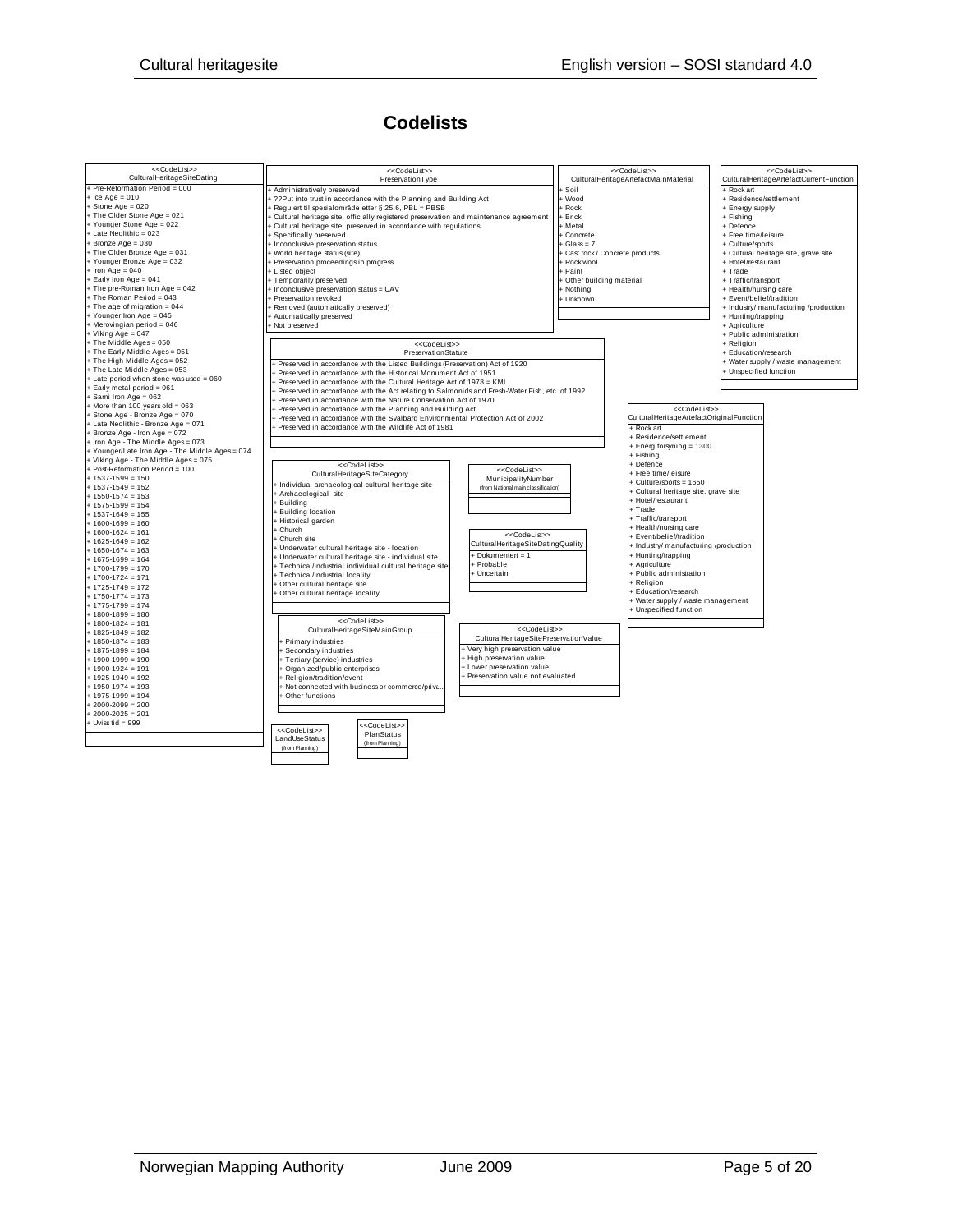# <span id="page-5-0"></span>**1.2 Description**

## <span id="page-5-1"></span>**1.2.1 CulturalEnvironment**

| $\overline{N}$        | Name/<br>Role name                                   | Description                                                                                                          | Obligation/<br>Condition | Maximum<br>Occurrenc<br>e | Type                                          | Constraint       |
|-----------------------|------------------------------------------------------|----------------------------------------------------------------------------------------------------------------------|--------------------------|---------------------------|-----------------------------------------------|------------------|
| $\overline{1}$        | <b>Class</b><br>CulturalEnvironm<br>ent              | areas where cultural<br>heritage sites/artifacts<br>constitute a part of a<br>greater totality or context            |                          |                           |                                               |                  |
| 1.1                   | extent                                               | area over which an object<br>extends                                                                                 | 0                        | 1                         | <b>SurfaceWithQu</b><br>ality                 |                  |
| 1.2                   | position                                             | location where the object<br>exists                                                                                  | 0                        | 1                         | PointWithQuali<br>tv                          |                  |
| 1.3                   | culturalHeritageD<br>atingGroup                      |                                                                                                                      | $\overline{0}$           | 3                         | CulturalHeritag<br>eDatingGroup               |                  |
| 1.4                   | name                                                 |                                                                                                                      | $\overline{0}$           | 1                         | CharacterStrin<br>g                           |                  |
| 1.5                   | cadastralNumber                                      |                                                                                                                      | 0                        | $\mathsf{N}$              | CadastralNum<br>ber                           |                  |
| 1.6                   | preservation                                         | lovgrunnlag for<br>restriksjoner knyttet til et<br>objekt                                                            | $\overline{0}$           | 3                         | Preservation                                  |                  |
| 1.7                   | culturalHeritageS<br>itePreservationV<br>alue        | vurdering av verneverdien<br>til kulturminner og<br>kulturmiljøer som ikke er<br>underlagt formelt vern<br>etter lov | $\overline{0}$           | 1                         | CulturalHeritag<br>eSitePreservati<br>onValue |                  |
| 1.8                   | planIdentification                                   |                                                                                                                      | $\overline{0}$           | 1                         | CharacterStrin<br>g                           |                  |
| 1.9                   | planStatus                                           |                                                                                                                      | $\mathbf 0$              | 1                         | <b>PlanStatus</b>                             |                  |
| 1.1<br>0              | landUseStatus                                        |                                                                                                                      | $\mathbf 0$              | 1                         | LandUseStatu<br>S                             |                  |
| 1.1<br>1              | Role<br>boundaryCultural<br>Environment              |                                                                                                                      | $\overline{0}$           | N                         | CulturalEnviro<br>nmentBoundar                | Aggregrati<br>on |
| 1.1<br>$\overline{2}$ | Role<br>(unnamed)<br>CulturalHeritage<br><b>Site</b> |                                                                                                                      | 1                        | $\overline{N}$            | CulturalHeritag<br>eSite                      |                  |

# <span id="page-5-2"></span>**1.2.2 CulturalEnvironmentBoundary**

| No  | Name/<br>Role name                              | Description                                                                     | Obligation/<br>Condition | Maximum<br>Occurrenc<br>e | Type                        | Constraint |
|-----|-------------------------------------------------|---------------------------------------------------------------------------------|--------------------------|---------------------------|-----------------------------|------------|
| 2   | <b>Class</b><br>CulturalEnvironm<br>entBoundary | delimitation of a cultural<br>environment                                       |                          |                           |                             |            |
| 2.1 | border                                          | course following the<br>transition between<br>different real world<br>phenomena |                          |                           | <b>CurveWithQual</b><br>ity |            |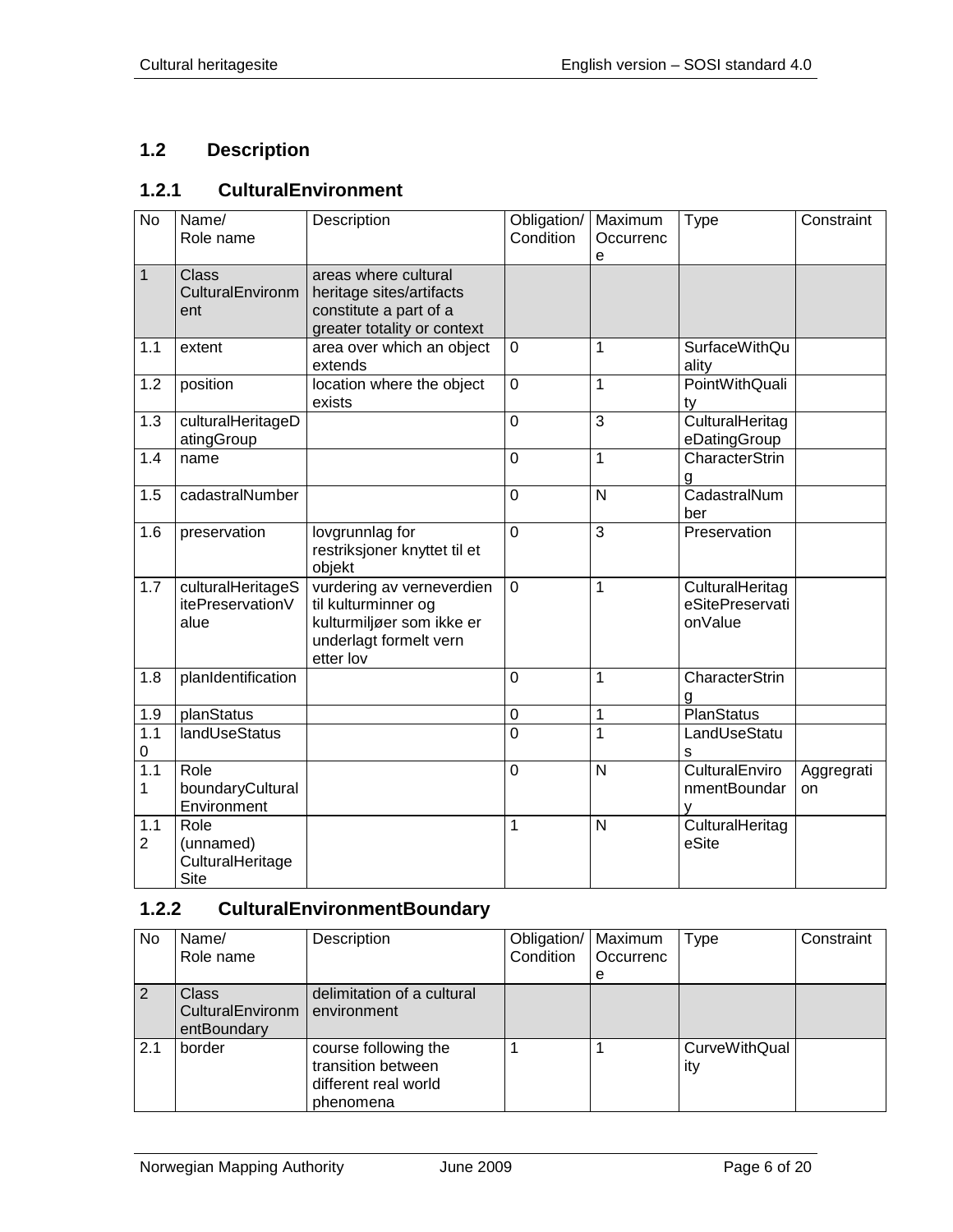| ററ<br>$\sim$ . $\sim$ | Role                            |  | CulturalEnviro |
|-----------------------|---------------------------------|--|----------------|
|                       | (unnamed)<br>  CulturalEnvironm |  | nment          |
|                       | ent                             |  |                |

#### <span id="page-6-0"></span>**1.2.3 CulturalHeritageSiteProtectionZone**

| <b>No</b> | Name/<br>Role name                                                | Description                                                                                                                                                                                                                                                                                                                                                 | Obligation/<br>Condition | Maximum<br>Occurrenc<br>e | <b>Type</b>                                     | Constraint       |
|-----------|-------------------------------------------------------------------|-------------------------------------------------------------------------------------------------------------------------------------------------------------------------------------------------------------------------------------------------------------------------------------------------------------------------------------------------------------|--------------------------|---------------------------|-------------------------------------------------|------------------|
| 3         | <b>Class</b><br>CulturalHeritage<br>SiteProtectionZo<br>ne        | areas which are delimited<br>through preservation in<br>accordance with Sections<br>6 and 19 of the Cultural<br>Heritage Act                                                                                                                                                                                                                                |                          |                           |                                                 |                  |
| 3.1       | extent                                                            | area over which an object<br>extends                                                                                                                                                                                                                                                                                                                        | $\mathbf 0$              | 1                         | <b>SurfaceWithQu</b><br>ality                   |                  |
| 3.2       | position                                                          | location where the object<br>exists                                                                                                                                                                                                                                                                                                                         | $\mathbf 0$              | 1                         | <b>PointWithQuali</b><br>ty                     |                  |
| 3.3       | municipalityNum<br>ber                                            | numbering of<br>municipalities in<br>accordance with Statistics<br>NorwayXzXs official list<br>Note: It must be<br>emphasised that the<br>municipality number<br>always consists of 4 digits,<br>i.e. sometimes with a<br>leading zero. Municipality<br>is used for establishing<br>relations to a number of<br>other registers which also<br>use 4 digits. | 1                        | 1                         | MunicipalityNu<br>mber                          |                  |
| 3.4       | preservation                                                      | legal basis for restrictions<br>related to an object                                                                                                                                                                                                                                                                                                        | 1                        | 1                         | Preservation                                    |                  |
| 3.5       | name                                                              | a word or words by which<br>someone or something is<br>designated                                                                                                                                                                                                                                                                                           | $\overline{0}$           | 1                         | CharacterStrin<br>g                             |                  |
| 3.6       | Role<br>boundaryCultural<br><b>HeritageSiteProt</b><br>ectionZone |                                                                                                                                                                                                                                                                                                                                                             | $\mathbf 0$              | $\mathsf{N}$              | CulturalHeritag<br>eSiteProtection<br>ZoneBndry | Aggregrati<br>on |
| 3.7       | Role<br>(unnamed)<br>CulturalHeritage<br><b>Site</b>              |                                                                                                                                                                                                                                                                                                                                                             | 1                        | 1                         | CulturalHeritag<br>eSite                        |                  |

# <span id="page-6-1"></span>**1.2.4 CulturalHeritageSiteProtectionZoneBndry**

| No             | Name/<br>Role name                                              | Description                          | Obligation/   Maximum<br>Condition | Occurrenc<br>е | Type | Constraint |
|----------------|-----------------------------------------------------------------|--------------------------------------|------------------------------------|----------------|------|------------|
| $\overline{4}$ | Class<br><b>CulturalHeritage</b><br>SiteProtectionZo<br>neBndry | delimitation of a protection<br>zone |                                    |                |      |            |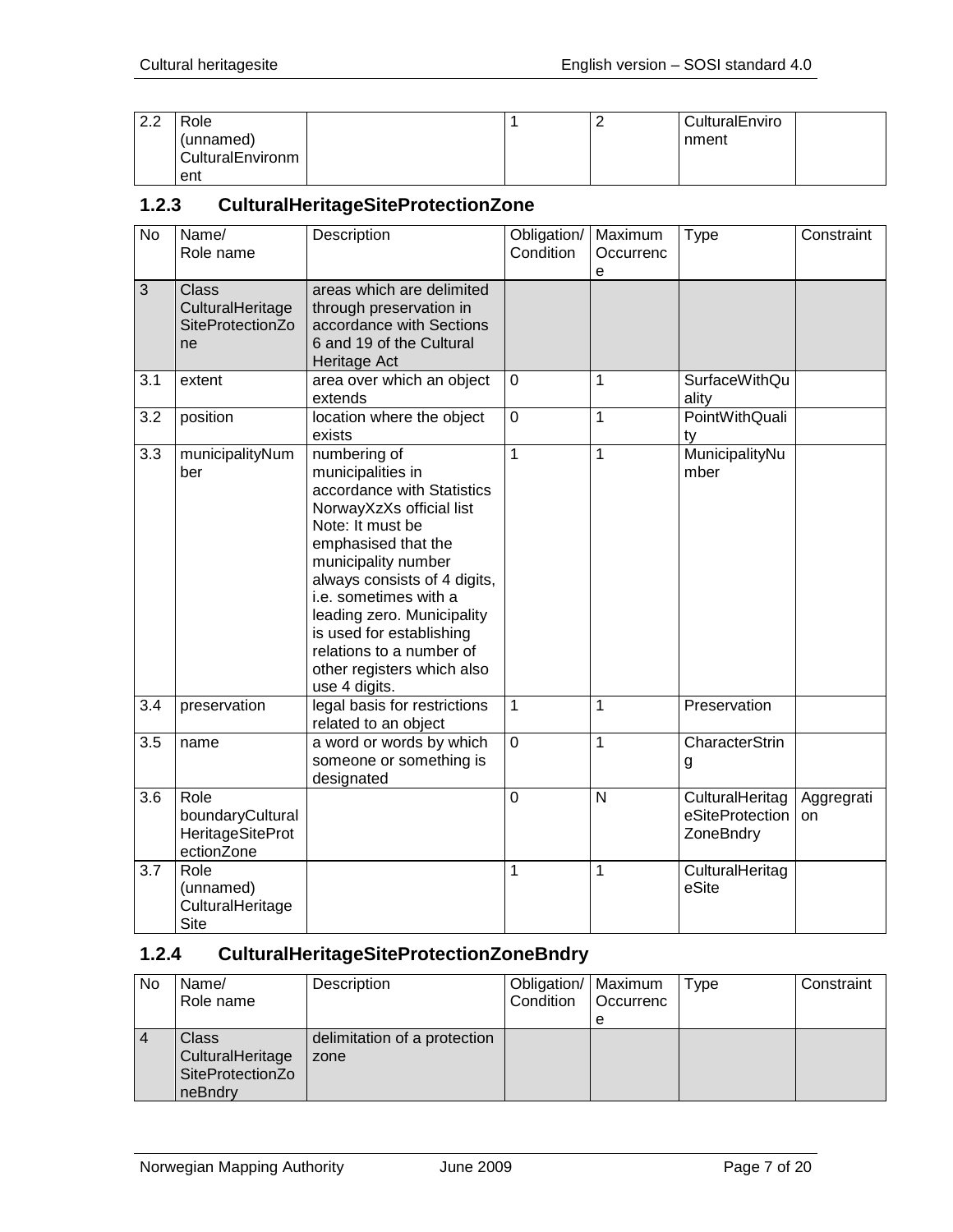| 4.1 | border                                                          | course following the<br>transition between<br>different real world<br>phenomena |   | CurveWithQual<br>ity                       |
|-----|-----------------------------------------------------------------|---------------------------------------------------------------------------------|---|--------------------------------------------|
| 4.2 | Role<br>(unnamed)<br>CulturalHeritage<br>SiteProtectionZo<br>ne |                                                                                 | 2 | CulturalHeritag<br>eSiteProtection<br>Zone |

# <span id="page-7-0"></span>**1.2.5 CulturalHeritageSite**

| <b>No</b> | Name/<br>Role name                              | Description                                                                                                                                                                                                                                  | Obligation/<br>Condition | Maximum<br>Occurrenc<br>е | <b>Type</b>                                   | Constraint |
|-----------|-------------------------------------------------|----------------------------------------------------------------------------------------------------------------------------------------------------------------------------------------------------------------------------------------------|--------------------------|---------------------------|-----------------------------------------------|------------|
| 5         | <b>Class</b><br>CulturalHeritage<br><b>Site</b> | site with physical traces of<br>human activity, or sites to<br>which historical incidents,<br>beliefs or traditions are<br>associated, or locations at<br>which discoveries of<br>antiquities or Sami<br>material have been made             |                          |                           |                                               |            |
| 5.1       | extent                                          | area over which an object<br>extends                                                                                                                                                                                                         | $\overline{0}$           | $\mathbf{1}$              | <b>SurfaceWithQu</b><br>ality                 |            |
| 5.2       | position                                        | location where the object<br>exists                                                                                                                                                                                                          | $\mathbf 0$              | 1                         | <b>PointWithQuali</b><br>ty                   |            |
| 5.3       | centerline                                      | course followed by the<br>central part of the Object                                                                                                                                                                                         | $\mathbf 0$              | $\mathbf{1}$              | CurveWithQual<br>ity                          |            |
| 5.4       | culturalHeritageD<br>atingGroup                 | the age of the cultural<br>heritage site/artefact                                                                                                                                                                                            | $\mathbf 0$              | $\overline{3}$            | CulturalHeritag<br>eDatingGroup               |            |
| 5.5       | name                                            | a word or words by which<br>someone or something is<br>designated                                                                                                                                                                            | $\overline{0}$           | $\mathbf{1}$              | CharacterStrin<br>g                           |            |
| 5.6       | basicIdentificatio<br>n                         |                                                                                                                                                                                                                                              | 0                        | $\mathsf{N}$              | CadastralNum<br>ber                           |            |
| 5.7       | culturalHeritageN<br>umber                      | the total number of<br>individual sites/artefacts<br>within a compound cultural<br>heritage locality                                                                                                                                         | $\overline{0}$           | 1                         | Integer                                       |            |
| 5.8       | preservation                                    | legal basis for restrictions<br>related to an object                                                                                                                                                                                         | $\overline{0}$           | 3                         | Preservation                                  |            |
| 5.9       | culturalHeritageS<br>itePreservationV<br>alue   |                                                                                                                                                                                                                                              | 0                        | $\mathbf{1}$              | CulturalHeritag<br>eSitePreservati<br>onValue |            |
| 5.1<br>0  | fieldRegistered                                 |                                                                                                                                                                                                                                              | $\overline{0}$           | $\mathbf{1}$              | FieldRegistrere<br>d                          |            |
| 5.1<br>1  | culturalHeritageV<br>isible                     | information as to whether<br>the object is visible on or<br>above ground level<br>Note:<br>If at least one of the<br>individual sites/artefacts at<br>cultural heritage location is<br>visible, then the site must<br>be regarded as visible | $\overline{0}$           | $\mathbf{1}$              | Boolean                                       |            |
| 5.1       | culturalHeritageS                               | main category to which a                                                                                                                                                                                                                     | 0                        | 1                         | CulturalHeritag                               |            |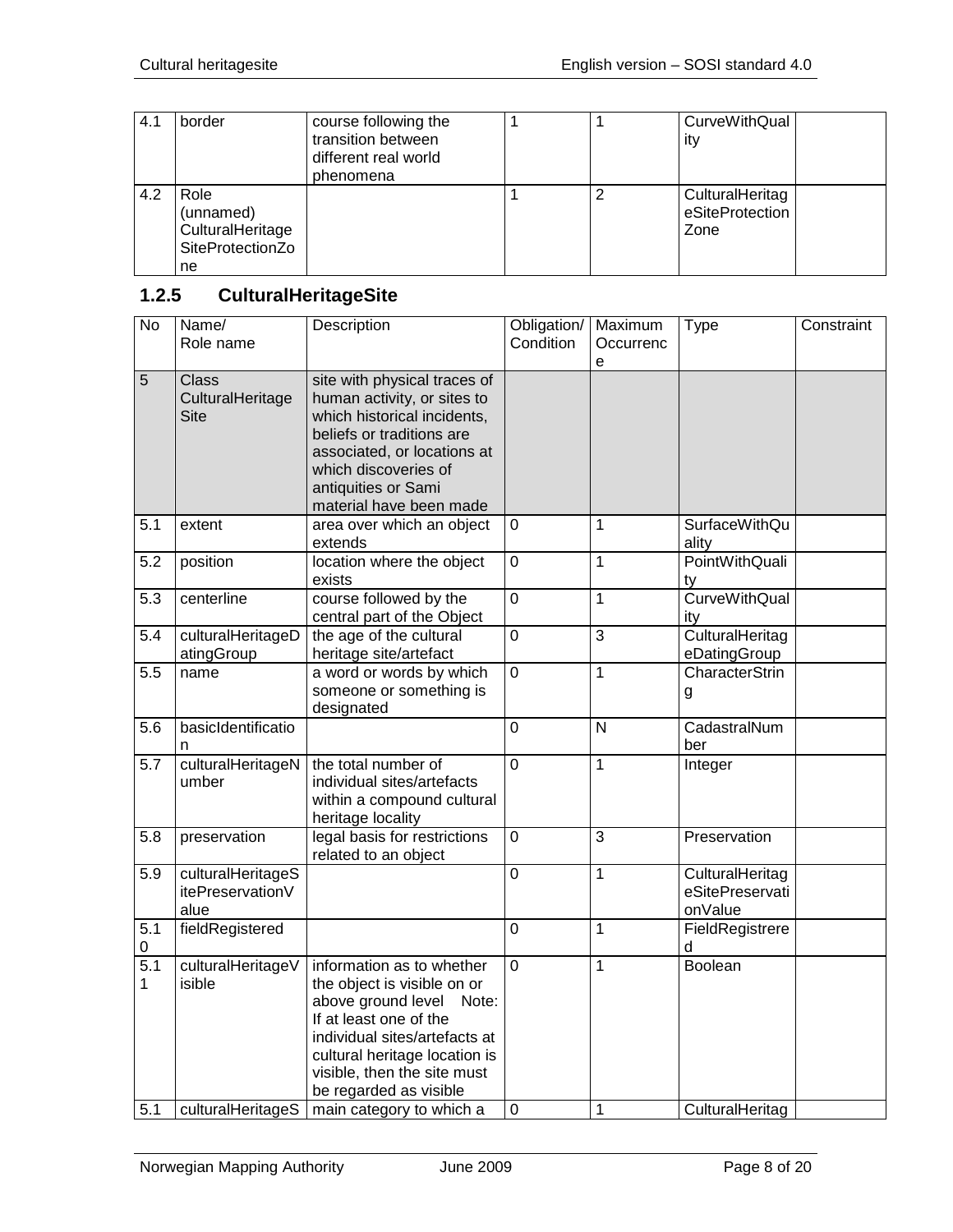| $\overline{2}$        | iteCategory                                          | cultural heritage<br>site/artefact belongs                                                                                                                                               |             |              | eSiteCategory                                    |                  |
|-----------------------|------------------------------------------------------|------------------------------------------------------------------------------------------------------------------------------------------------------------------------------------------|-------------|--------------|--------------------------------------------------|------------------|
| 5.1<br>3              | culturalHeritageS<br>iteDesignation                  | brief type designation for<br>the cultural heritage<br>site/artefact or the cultural<br>environment                                                                                      | $\mathbf 0$ | 3            | CharacterStrin<br>g                              |                  |
| 5.1<br>4              | culturalHeritageS<br>iteMainGroup                    | which business<br>group/sector of society to<br>which the cultural heritage<br>site/artefact belongs<br>Note: General grouping of<br>cultural artefacts based on<br>function             | 0           | 1            | CulturalHeritag<br>eSiteMainGrou<br>р            |                  |
| 5.1<br>5              | culturalHeritageA<br>rtefactOriginalFu<br>nction     | the original main function<br>of the cultural artefact                                                                                                                                   | 0           | 3            | CulturalHeritag<br>eArtefactOrigin<br>alFunction |                  |
| 5.1<br>6              | culturalHeritageA<br>rtefactCurrentFu<br>nction      | current or most recently<br>registered function                                                                                                                                          | $\mathbf 0$ | 3            | CulturalHeritag<br>eArtefactCurre<br>ntFunction  |                  |
| 5.1<br>7              | culturalHeritageA<br>rtefactMainMateri<br>al         | the main material used in<br>the making of the cultural<br>artefact                                                                                                                      | 0           | 1            | CulturalHeritag<br>eArtefactMain<br>Material     |                  |
| 5.1<br>8              | planIdentification                                   | unique identification of a<br>plan within a municipality<br>(Section 19-1, subsection<br>6, Section 20-1,<br>subsections 2 and 5 and<br>Sections 22 and 28-2 of<br>the PBA)              | 0           | 1            | CharacterStrin<br>g                              |                  |
| $\overline{5.1}$<br>9 | planStatus                                           | the processing of the plan<br>(Sections 19-4, 20-5, 27-1,<br>27-2, 28-1 and 28-2 of the<br>PBA) as well as the effect<br>of the plan (Sections 19-6,<br>20-6, 28-2 and 31 of the<br>PBA) | $\mathbf 0$ | 1            | PlanStatus                                       |                  |
| 5.2<br>0              | landUseStatus                                        | status of land use within<br>general plan (Section 20-<br>4, subsection 1 and<br>Section 25 of the PBA)                                                                                  | 0           | 1            | LandUseStatu<br>s                                |                  |
| 5.2<br>1              | Role<br>boundaryCultural<br>HeritageSiteBou<br>ndary |                                                                                                                                                                                          | $\Omega$    | $\mathsf{N}$ | CulturalHeritag<br>eSiteBoundary                 | Aggregrati<br>on |
| 5.2<br>$\overline{2}$ | Role<br>boundaryProtecti<br>onZone                   |                                                                                                                                                                                          | 0           | 1            | CulturalHeritag<br>eSiteProtection<br>Zone       | Aggregrati<br>on |
| 5.2<br>3              | Role<br>culturalEnvironm<br>ent                      |                                                                                                                                                                                          | 0           | 1            | CulturalEnviro<br>nment                          |                  |
| 5.2<br>4              | Role<br>culturalHeritageS<br>iteBuilding             |                                                                                                                                                                                          | 0           | $\mathsf{N}$ | CulturalHeritag<br>eSiteBuilding                 | Aggregrati<br>on |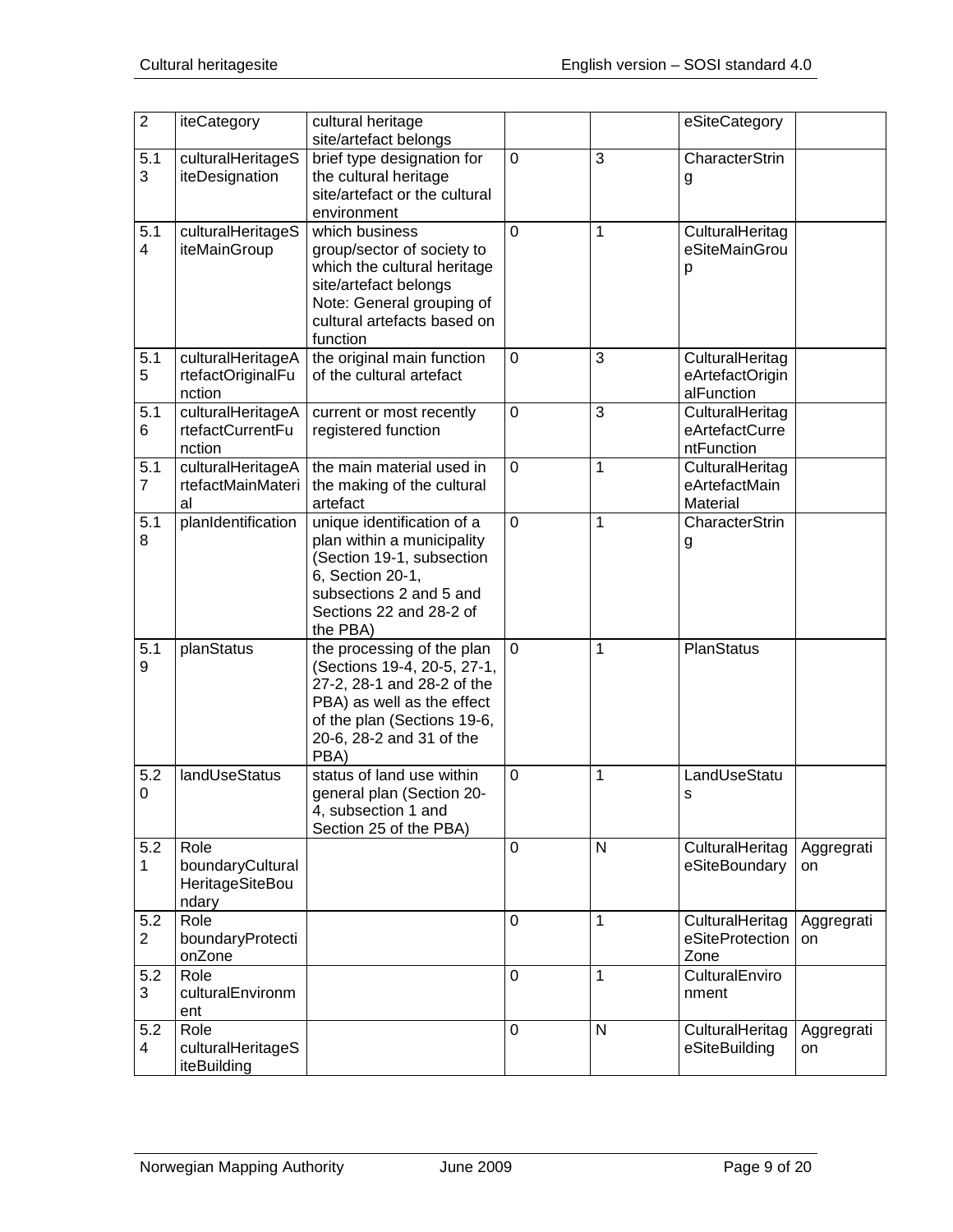## <span id="page-9-0"></span>**1.2.6 CulturalHeritageSiteBoundary**

| No  | Name/<br>Role name                               | Description                                                                     | Obligation/<br>Condition | Maximum<br>Occurrenc<br>e | <b>Type</b>                 | Constraint |
|-----|--------------------------------------------------|---------------------------------------------------------------------------------|--------------------------|---------------------------|-----------------------------|------------|
| 6   | <b>Class</b><br>CulturalHeritage<br>SiteBoundary | delimitation of a cultural<br>heritage site                                     |                          |                           |                             |            |
| 6.1 | border                                           | course following the<br>transition between<br>different real world<br>phenomena |                          |                           | <b>CurveWithQual</b><br>ity |            |
| 6.2 | Role<br>(unnamed)<br>CulturalHeritage<br>Site    |                                                                                 |                          | 2                         | CulturalHeritag<br>eSite    |            |

#### <span id="page-9-1"></span>**1.2.7 <<DataType>> CulturalHeritageDatingGroup**

| No. | Name/<br>Role name                          | Description                                                       | Obligation/<br>Condition | Maximum<br>Occurrenc | Type                                      | Constraint |
|-----|---------------------------------------------|-------------------------------------------------------------------|--------------------------|----------------------|-------------------------------------------|------------|
|     | Datatype<br>CulturalHeritage<br>DatingGroup | the age of the cultural<br>heritage site/artefact                 |                          | е                    |                                           |            |
| 7.1 | culturalHeritageS<br>iteDating              | epoch or period from<br>which the cultural heritage<br>site dates |                          |                      | CulturalHeritag<br>eSiteDating            |            |
| 7.2 | culturalHeritageS<br>iteDatingQuality       | the reliability of dating<br>during<br>culturalHeritageSiteDating | 0                        |                      | CulturalHeritag<br>eSiteDatingQu<br>ality |            |

## <span id="page-9-2"></span>**1.2.8 <<DataType>> Preservation**

| No  | Name/<br>Role name       | Description                                                                                | Obligation/<br>Condition | Maximum<br>Occurrenc<br>е | <b>Type</b>             | Constraint |
|-----|--------------------------|--------------------------------------------------------------------------------------------|--------------------------|---------------------------|-------------------------|------------|
| 8   | Datatype<br>Preservation | legal basis for restrictions<br>related to an object                                       |                          |                           |                         |            |
| 8.1 | preservationStat<br>ute  | which statute the<br>preservation of the object<br>is founded on                           | $\Omega$                 | 1                         | PreservationSt<br>atute |            |
| 8.2 | preservationSecti<br>on  | preservation section in<br>statutes<br>Note: Number of the<br>relevant section in statutes | $\Omega$                 | 1                         | CharacterStrin<br>g     |            |
| 8.3 | preservationType         | which administrative<br>preservation status an<br>object has                               | $\mathbf 1$              | 1                         | PreservationTy<br>рe    |            |
| 8.4 | preservationDate         | date when the indicated<br>preservation type came<br>into force                            | $\overline{0}$           | 1                         | Date                    |            |

#### <span id="page-9-3"></span>**1.2.9 Association <<Topo>> CulturalEnvironment - CulturalEnvironmentBoundary**

| vpe<br><b>illm</b><br>ame,<br>Maxım<br>.<br>.<br>w<br>яю<br>ж<br>ו זכ<br> |  | <b>No</b> |  |  |  |  |  | $    -$ |
|---------------------------------------------------------------------------|--|-----------|--|--|--|--|--|---------|
|---------------------------------------------------------------------------|--|-----------|--|--|--|--|--|---------|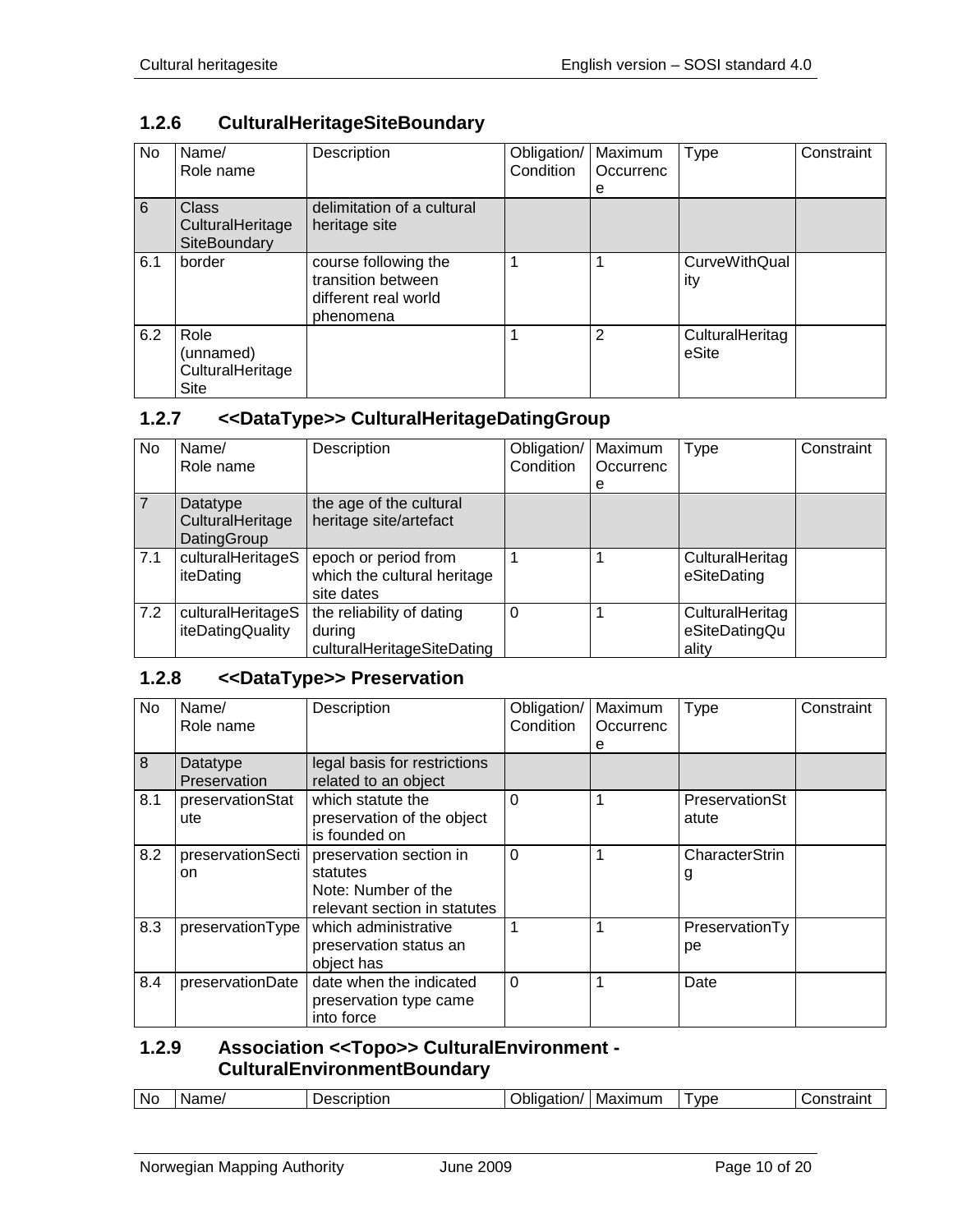|     | Role name                                                                   | Condition | Occurrenc      |                                |                 |
|-----|-----------------------------------------------------------------------------|-----------|----------------|--------------------------------|-----------------|
|     |                                                                             |           | е              |                                |                 |
| 9   | Association<br>CulturalEnvironm<br>ent -<br>CulturalEnvironm<br>entBoundary |           |                |                                |                 |
| 9.1 | Role<br>boundaryCultural<br>Environment                                     | $\Omega$  | N              | CulturalEnviro<br>nmentBoundar | Aggregatio<br>n |
| 9.2 | Role<br>(unnamed)<br>CulturalEnvironm<br>ent                                | 1         | $\overline{2}$ | CulturalEnviro<br>nment        |                 |

#### <span id="page-10-0"></span>**1.2.10 Association <<Topo>> CulturalHeritageSite - CulturalHeritageSiteBoundary**

| <b>No</b> | Name/<br>Role name                                                                              | Description | Obligation/<br>Condition | Maximum<br>Occurrenc<br>е | Type                             | Constraint      |
|-----------|-------------------------------------------------------------------------------------------------|-------------|--------------------------|---------------------------|----------------------------------|-----------------|
| 11        | Association<br><b>CulturalHerit</b><br>ageSite -<br><b>CulturalHerit</b><br>ageSiteBoun<br>dary |             |                          |                           |                                  |                 |
| 11.1      | Role<br>boundaryCult<br>uralHeritage<br>SiteBoundary                                            |             | $\Omega$                 | N                         | CulturalHeritag<br>eSiteBoundary | Aggregatio<br>n |
| 11.2      | Role<br>(unnamed)<br>CulturalHerit<br>ageSite                                                   |             | 1                        | $\overline{2}$            | CulturalHeritag<br>eSite         |                 |

#### <span id="page-10-1"></span>**1.2.11 Association CulturalHeritageSite - CulturalHeritageSiteProtectionZone**

| No       | Name/<br>Role name                                                                      | Description | Obligation/<br>Condition | Maximum<br>Occurrenc<br>е | <b>Type</b>                                    | Constraint |
|----------|-----------------------------------------------------------------------------------------|-------------|--------------------------|---------------------------|------------------------------------------------|------------|
| 12       | Association<br>CulturalHeritage<br>Site -<br>CulturalHeritage<br>SiteProtectionZo<br>ne |             |                          |                           |                                                |            |
| 12.      | Role<br>boundaryProtecti<br>onZone                                                      |             | 0                        |                           | CulturalHeritag<br>eSiteProtection   n<br>Zone | Aggregatio |
| 12.<br>2 | Role<br>(unnamed)<br>CulturalHeritage<br>Site                                           |             |                          |                           | CulturalHeritag<br>eSite                       |            |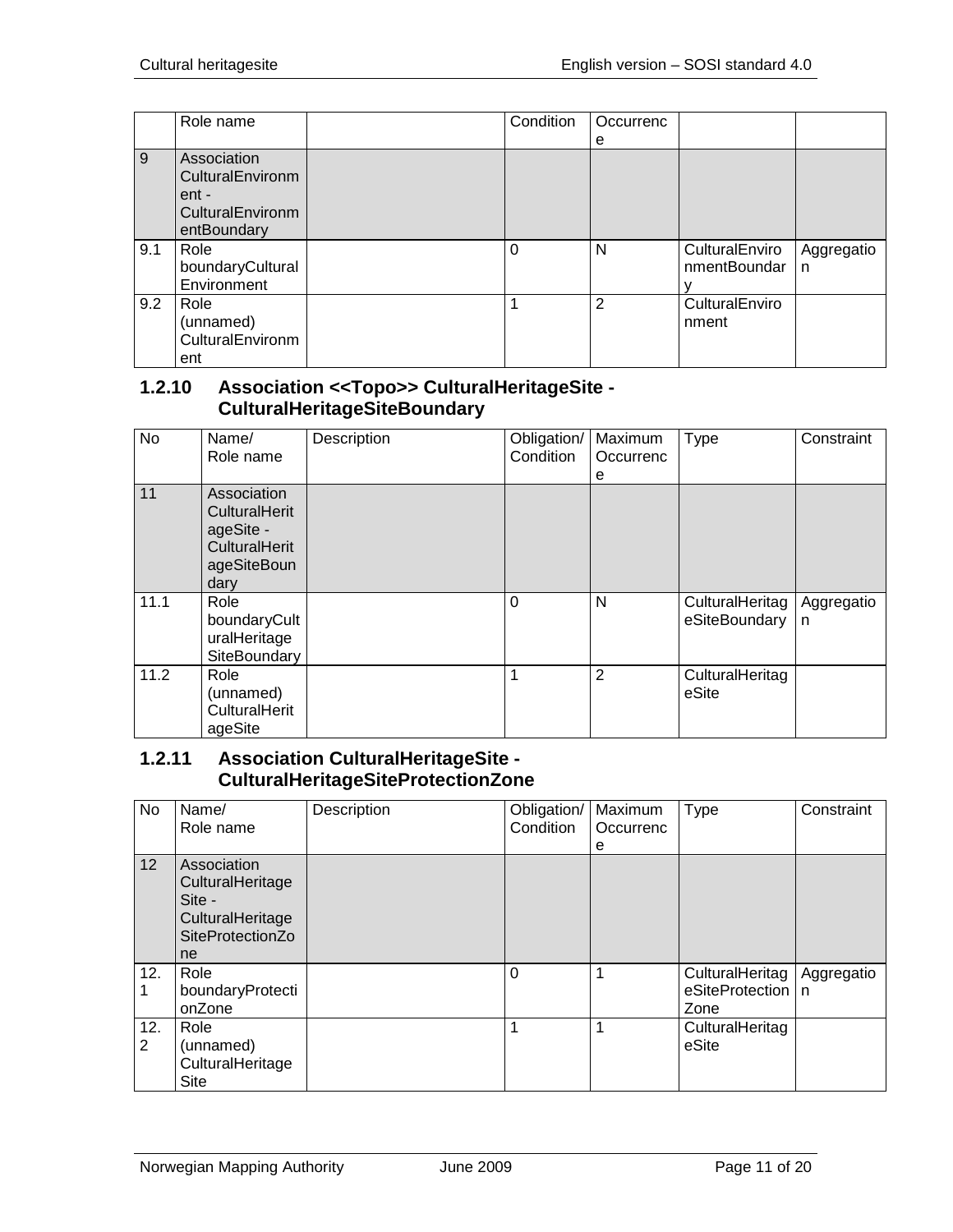## <span id="page-11-0"></span>**1.2.12 Association CulturalHeritageSite -CulturalEnvironment**

| No       | Name/<br>Role name                                                   | Description | Obligation/<br>Condition | Maximum<br>Occurrenc<br>е | <b>Type</b>              | Constraint |
|----------|----------------------------------------------------------------------|-------------|--------------------------|---------------------------|--------------------------|------------|
| 13       | Association<br>CulturalHeritage<br>Site -<br>CulturalEnvironm<br>ent |             |                          |                           |                          |            |
| 13.      | Role<br>culturalEnvironm<br>ent                                      |             | $\Omega$                 | 1                         | CulturalEnviro<br>nment  |            |
| 13.<br>2 | Role<br>(unnamed)<br>CulturalHeritage<br>Site                        |             | 1                        | N                         | CulturalHeritag<br>eSite |            |

## <span id="page-11-1"></span>**1.2.13 Association CulturalHeritageSite -CulturalHeritageSiteBuilding**

| No.      | Name/<br>Role name                                                            | Description | Obligation/<br>Condition | Maximum<br>Occurrenc<br>е | Type                             | Constraint      |
|----------|-------------------------------------------------------------------------------|-------------|--------------------------|---------------------------|----------------------------------|-----------------|
| 14       | Association<br>CulturalHeritage<br>Site -<br>CulturalHeritage<br>SiteBuilding |             |                          |                           |                                  |                 |
| 14.      | Role<br>culturalHeritageS<br>iteBuilding                                      |             | $\Omega$                 | N                         | CulturalHeritag<br>eSiteBuilding | Aggregatio<br>n |
| 14.<br>2 | Role<br>(unnamed)<br>CulturalHeritage<br>Site                                 |             | 1                        | 1                         | CulturalHeritag<br>eSite         |                 |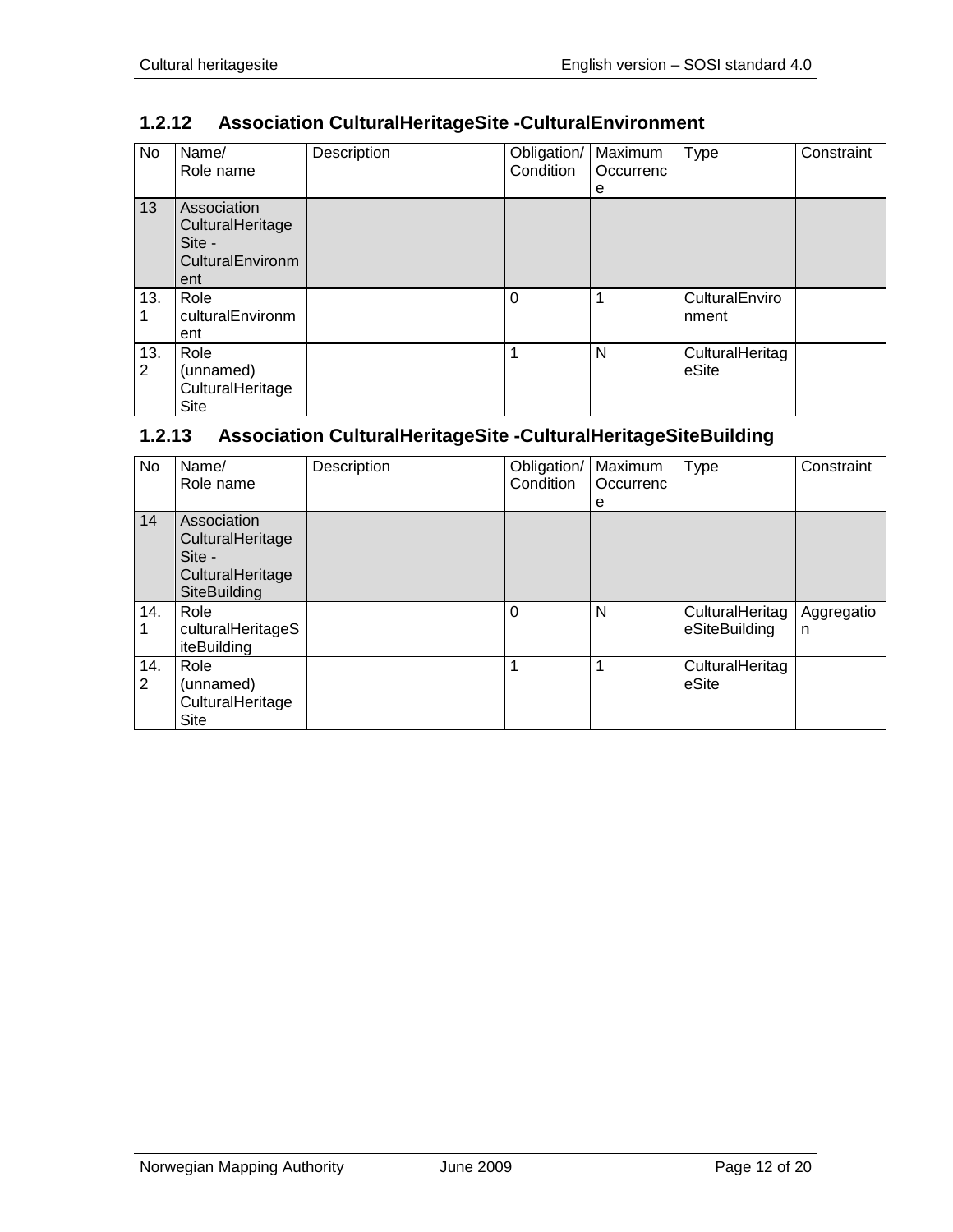## **1.2.14 Codelists**

# **1.2.14.1 <<CodeList>> CulturalHeritageSiteDating**

<span id="page-12-1"></span><span id="page-12-0"></span>

| Nr           | Code name                       | Definition/Description                                                                       | Code |
|--------------|---------------------------------|----------------------------------------------------------------------------------------------|------|
| $\mathbf{1}$ | CodeList                        | epoch or period from which the cultural heritage site dates Note: The code has three digits. |      |
|              | CulturalHeritageSiteDating      | The first indicates whether the cultural heritage site/artefact is from the pre-Reformation  |      |
|              |                                 | period. (NOTE: a leading zero is obligatory)                                                 |      |
| 1.1          | <b>Pre-Reformation Period</b>   |                                                                                              | 000  |
| 1.2          | Ice Age                         |                                                                                              | 010  |
| 1.3          | Stone Age                       |                                                                                              | 020  |
| 1.4          | The Older Stone Age             |                                                                                              | 021  |
| 1.5          | Younger Stone Age               |                                                                                              | 022  |
| 1.6          | Late Neolithic                  |                                                                                              | 023  |
| 1.7          | <b>Bronze Age</b>               |                                                                                              | 030  |
| 1.8          | The Older Bronze Age            |                                                                                              | 031  |
| 1.9          | Younger Bronze Age              |                                                                                              | 032  |
| 1.10         | Iron Age                        |                                                                                              | 040  |
| 1.11         | Early Iron Age                  |                                                                                              | 041  |
| 1.12         | The pre-Roman Iron Age          |                                                                                              | 042  |
| 1.13         | The Roman Period                |                                                                                              | 043  |
| 1.14         | The age of migration            |                                                                                              | 044  |
| 1.15         | Younger Iron Age                |                                                                                              | 045  |
| 1.16         | Merovingian period              |                                                                                              | 046  |
| 1.17         | Viking Age                      |                                                                                              | 047  |
| 1.18         | The Middle Ages                 |                                                                                              | 050  |
| 1.19         | The Early Middle Ages           |                                                                                              | 051  |
| 1.20         | The High Middle Ages            |                                                                                              | 052  |
| 1.21         | The Late Middle Ages            |                                                                                              | 053  |
| 1.22         | Late period when stone was used |                                                                                              | 060  |
| 1.23         | Early metal period              |                                                                                              | 061  |
| 1.24         | Sami Iron Age                   |                                                                                              | 062  |
| 1.25         | More than 100 years old         |                                                                                              | 063  |
| 1.26         | Stone Age - Bronze Age          |                                                                                              | 070  |
| 1.27         | Late Neolithic - Bronze Age     |                                                                                              | 071  |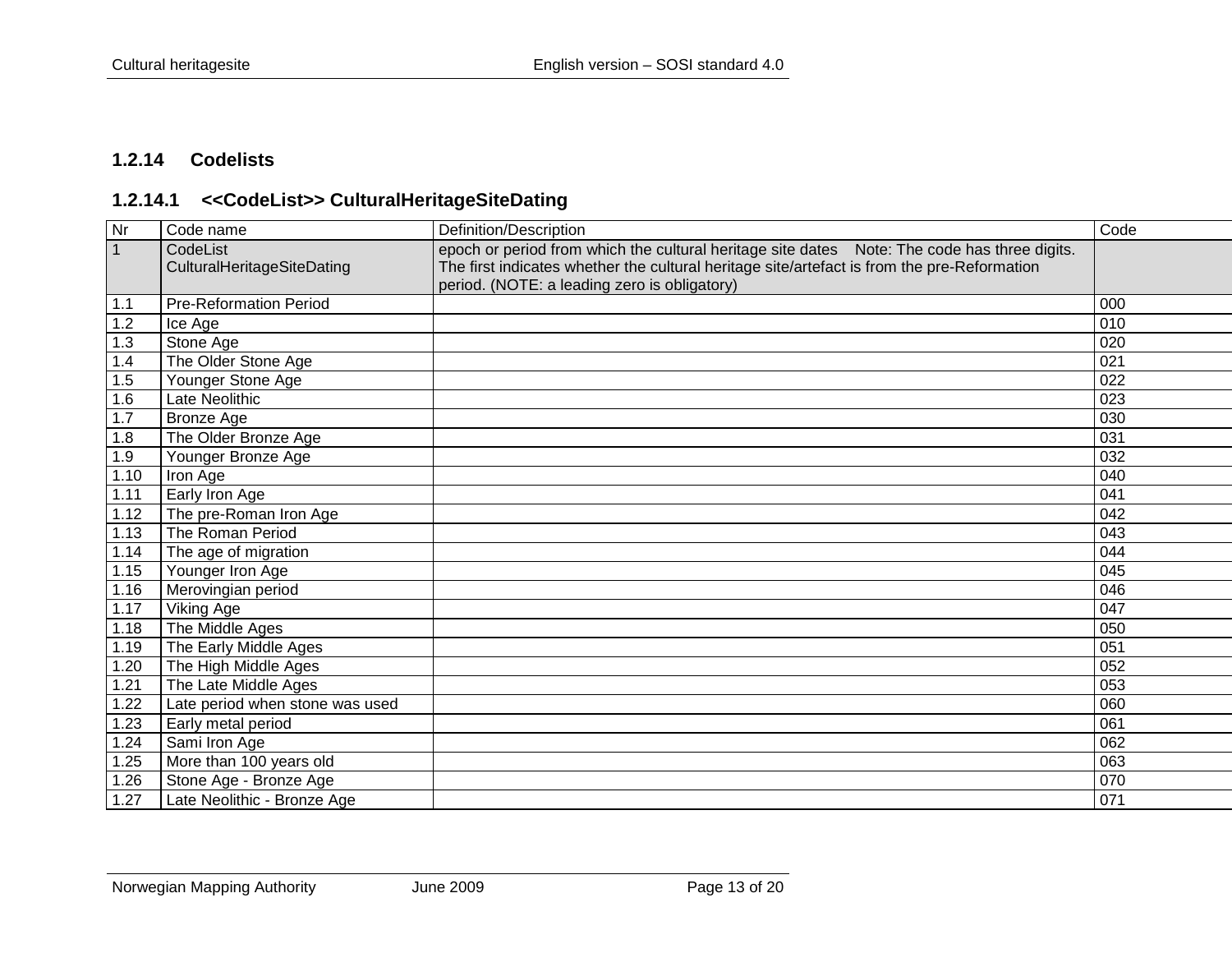| 1.28   | Bronze Age - Iron Age              | 072              |
|--------|------------------------------------|------------------|
| 1.29   | Iron Age - The Middle Ages         | 073              |
| 1.30   | Younger/Late Iron Age - The Middle | 074              |
|        | Ages                               |                  |
| 1.31   | Viking Age - The Middle Ages       | $\overline{075}$ |
| 1.32   | <b>Post-Reformation Period</b>     | 100              |
| 1.33   | 1537-1599                          | 150              |
| 1.34   | 1537-1549                          | 152              |
| 1.35   | 1550-1574                          | 153              |
| 1.36   | 1575-1599                          | 154              |
| 1.37   | 1537-1649                          | $\overline{155}$ |
| 1.38   | 1600-1699                          | 160              |
| 1.39   | 1600-1624                          | 161              |
| $1.40$ | 1625-1649                          | 162              |
| 1.41   | 1650-1674                          | 163              |
| 1.42   | 1675-1699                          | 164              |
| 1.43   | 1700-1799                          | 170              |
| 1.44   | 1700-1724                          | 171              |
| 1.45   | 1725-1749                          | 172              |
| 1.46   | 1750-1774                          | 173              |
| 1.47   | 1775-1799                          | 174              |
| 1.48   | 1800-1899                          | 180              |
| 1.49   | 1800-1824                          | 181              |
| 1.50   | 1825-1849                          | 182              |
| 1.51   | 1850-1874                          | 183              |
| 1.52   | 1875-1899                          | 184              |
| 1.53   | 1900-1999                          | 190              |
| 1.54   | 1900-1924                          | 191              |
| 1.55   | 1925-1949                          | 192              |
| 1.56   | 1950-1974                          | 193              |
| 1.57   | 1975-1999                          | 194              |
| 1.58   | 2000-2099                          | 200              |
| 1.59   | 2000-2025                          | $\overline{201}$ |
| 1.60   | Uviss tid                          | 999              |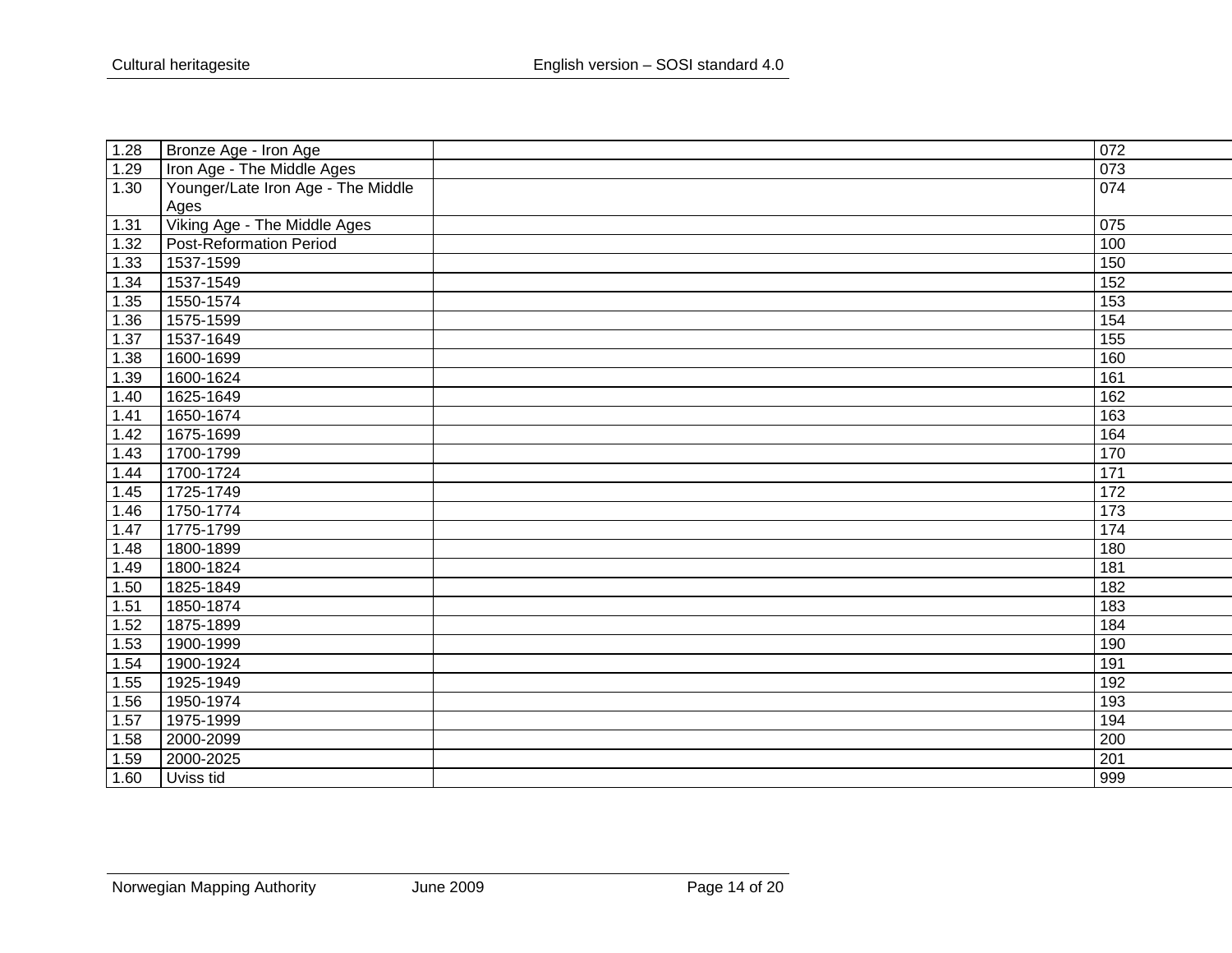#### **1.2.14.2 <<CodeList>> CulturalHeritageSiteDatingQuality**

| Nr        | Code name                         | Definition/Description                                      | Code |
|-----------|-----------------------------------|-------------------------------------------------------------|------|
| $\vert$ 2 | CodeList                          | the reliability of dating during culturalHeritageSiteDating |      |
|           | CulturalHeritageSiteDatingQuality |                                                             |      |
| 2.1       | Dokumentert                       |                                                             |      |
| 2.2       | Probable                          |                                                             |      |
| 2.3       | Uncertain                         |                                                             |      |

#### **1.2.14.3 <<CodeList>> CulturalHeritageSiteMainGroup**

<span id="page-14-0"></span>

| $\overline{\mathsf{N}}$ r | Code name                      | Definition/Description                                                                         | Code |
|---------------------------|--------------------------------|------------------------------------------------------------------------------------------------|------|
| $\overline{3}$            | CodeList                       | which business group/sector of society the cultural heritage site/artefact belongs to<br>Note: |      |
|                           | CulturalHeritageSiteMainGroup  | General grouping of cultural artefacts based on function                                       |      |
| 3.1                       | <b>Primary industries</b>      |                                                                                                |      |
| 3.2                       | Secondary industries           |                                                                                                |      |
| 3.3                       | Tertiary (service) industries  |                                                                                                |      |
| 3.4                       | Organized/public enterprises   |                                                                                                |      |
| 3.5                       | Religion/tradition/event       |                                                                                                |      |
| 3.6                       | Not connected with business or |                                                                                                |      |
|                           | commerce/private               |                                                                                                |      |
| 3.7                       | Other functions                |                                                                                                |      |

#### **1.2.14.4 <<CodeList>> CulturalHeritageArtefactMainMaterial**

<span id="page-14-2"></span><span id="page-14-1"></span>

| Nr             | Code name                            | Definition/Description                                                                       | Code |
|----------------|--------------------------------------|----------------------------------------------------------------------------------------------|------|
| $\overline{4}$ | CodeList                             | the main material used in the making of the cultural artefact Note: Only the main material   |      |
|                | CulturalHeritageArtefactMainMaterial | shall be indicated, but combinations may occur. Up to 3 values per object may be registered. |      |
| $4.1$          | Soil                                 | Unfired clay, soil (with or without straw or other binder)                                   |      |
| 4.2            | Wood                                 | Wood, timber, planks, semi-cleaved timber, ??poles/staves, logs                              |      |
| 4.3            | Rock                                 | Processed or natural rock                                                                    |      |
| 4.4            | <b>Brick</b>                         | Brick, tile, fired clay                                                                      |      |
| 4.5            | Metal                                |                                                                                              |      |
| 4.6            | Concrete                             | Concrete, reinforced concrete                                                                |      |
| 4.7            | Glass                                |                                                                                              |      |
| 4.8            | Cast rock / Concrete products        | Composition/artificial rock, Leca, etc.                                                      |      |
| 4.9            | Rock wool                            | Rock wool, mineral wool, or other synthetic insulation material                              |      |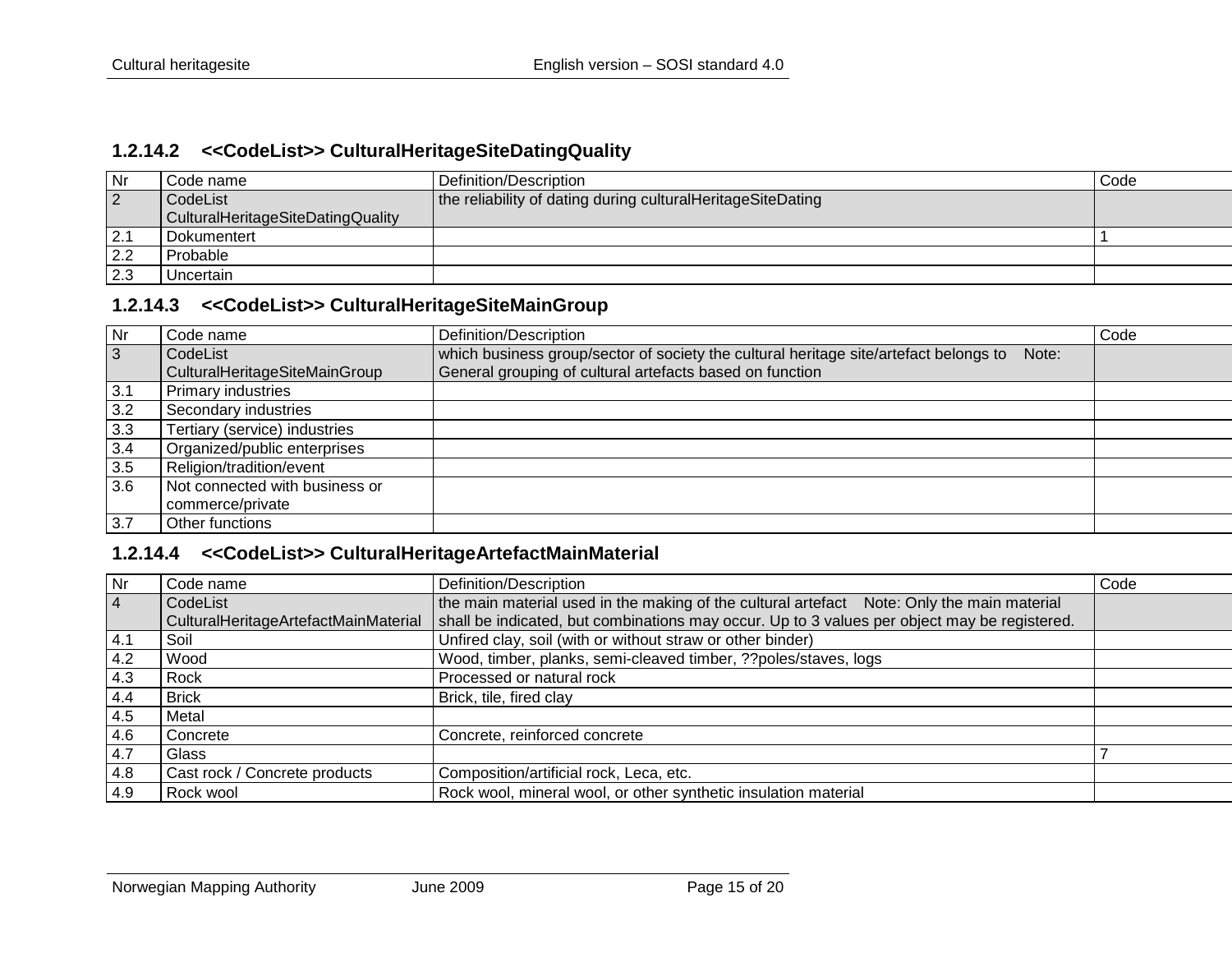| 4.10 | Paint                   | Hulemalerier og lignende         |  |
|------|-------------------------|----------------------------------|--|
| 4.11 | Other building material |                                  |  |
| 4.12 | Nothing                 | Natural phenomenon, site of find |  |
| 4.13 | Unknown                 |                                  |  |

#### **1.2.14.5 <<CodeList>> CulturalHeritageSiteCategory**

| Nr             | Code name                                                 | Definition/Description                                                                                                                                                                                                                                                   | Code |
|----------------|-----------------------------------------------------------|--------------------------------------------------------------------------------------------------------------------------------------------------------------------------------------------------------------------------------------------------------------------------|------|
| $\overline{5}$ | CodeList<br>CulturalHeritageSiteCategory                  | main category to which a cultural heritage site/artefact belongs Note: Category primarily<br>reflects an administrative categorization of cultural heritage sites/artefacts, as opposed to main<br>group and function, which reflects connections to sectors of society. |      |
| 5.1            | Individual archaeological cultural<br>heritage site       |                                                                                                                                                                                                                                                                          |      |
| 5.2            | Archaeological site                                       |                                                                                                                                                                                                                                                                          |      |
| 5.3            | <b>Building</b>                                           |                                                                                                                                                                                                                                                                          |      |
| 5.4            | <b>Building location</b>                                  |                                                                                                                                                                                                                                                                          |      |
| 5.5            | Historical garden                                         |                                                                                                                                                                                                                                                                          |      |
| 5.6            | Church                                                    |                                                                                                                                                                                                                                                                          |      |
| 5.7            | Church site                                               |                                                                                                                                                                                                                                                                          |      |
| 5.8            | Underwater cultural heritage site -<br>location           |                                                                                                                                                                                                                                                                          |      |
| 5.9            | Underwater cultural heritage site -<br>individual site    |                                                                                                                                                                                                                                                                          |      |
| 5.10           | Technical/industrial individual cultural<br>heritage site |                                                                                                                                                                                                                                                                          |      |
| 5.11           | Technical/industrial locality                             |                                                                                                                                                                                                                                                                          |      |
| 5.12           | Other cultural heritage site                              |                                                                                                                                                                                                                                                                          |      |
| 5.13           | Other cultural heritage locality                          |                                                                                                                                                                                                                                                                          |      |

# <span id="page-15-0"></span>**1.2.14.6 <<CodeList>> CulturalHeritageArtefactCurrentFunction**

<span id="page-15-1"></span>

| Nr              | Code name                                         | Definition/Description                       | Code |
|-----------------|---------------------------------------------------|----------------------------------------------|------|
| $6\overline{6}$ | CodeList<br>CulturalHeritageArtefactCurrentFuncti | current or most recently registered function |      |
|                 | l on                                              |                                              |      |
| 6.1             | Rock art                                          | Applies to prehistoric cultural artefacts    |      |
| 6.2             | Residence/settlement                              |                                              |      |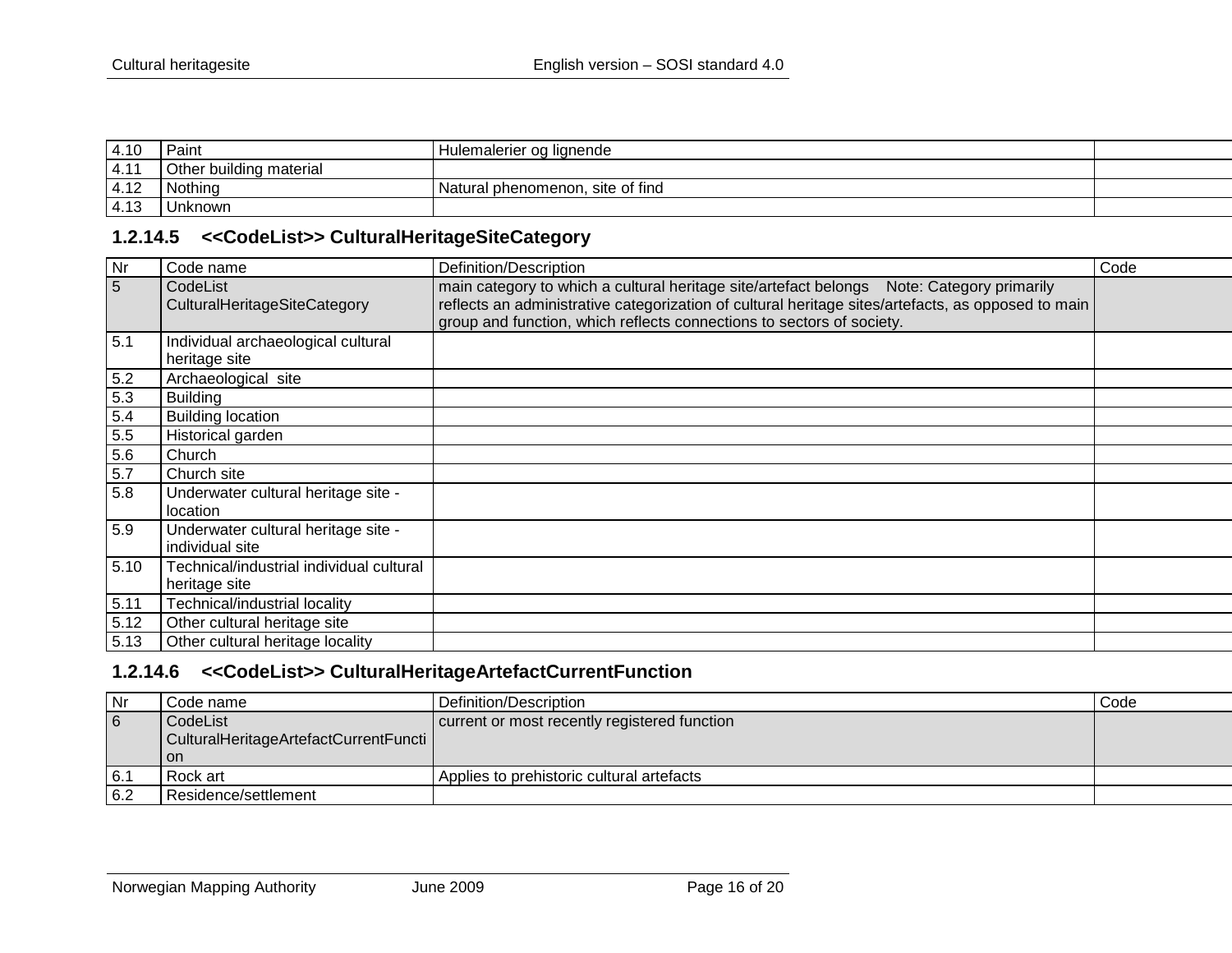| 6.3  | Energy supply                       |  |
|------|-------------------------------------|--|
| 6.4  | Fishing                             |  |
| 6.5  | Defence                             |  |
| 6.6  | Free time/leisure                   |  |
| 6.7  | Culture/sports                      |  |
| 6.8  | Cultural heritage site, grave site  |  |
| 6.9  | Hotel/restaurant                    |  |
| 6.10 | Trade                               |  |
| 6.11 | Traffic/transport                   |  |
| 6.12 | Health/nursing care                 |  |
| 6.13 | Event/belief/tradition              |  |
| 6.14 | Industry/ manufacturing /production |  |
| 6.15 | Hunting/trapping                    |  |
| 6.16 | Agriculture                         |  |
| 6.17 | Public administration               |  |
| 6.18 | Religion                            |  |
| 6.19 | Education/research                  |  |
| 6.20 | Water supply / waste management     |  |
| 6.21 | Unspecified function                |  |
|      |                                     |  |

# **1.2.14.7 <<CodeList>> CulturalHeritageArtefactOriginalFunction**

<span id="page-16-0"></span>

| Nr             | Code name                             | Definition/Description                              | Code |
|----------------|---------------------------------------|-----------------------------------------------------|------|
| $\overline{7}$ | CodeList                              | the original main function of the cultural artefact |      |
|                | CulturalHeritageArtefactOriginalFunct |                                                     |      |
|                | ion                                   |                                                     |      |
| 7.1            | Rock art                              |                                                     |      |
| 7.2            | Residence/settlement                  |                                                     |      |
| 7.3            | Energiforsyning                       |                                                     | 1300 |
| 7.4            | Fishing                               |                                                     |      |
| 7.5            | Defence                               |                                                     |      |
| 7.6            | Free time/leisure                     |                                                     |      |
| 7.7            | Culture/sports                        |                                                     | 1650 |
| 7.8            | Cultural heritage site, grave site    |                                                     |      |
| 7.9            | Hotel/restaurant                      |                                                     |      |
| 7.10           | Trade                                 |                                                     |      |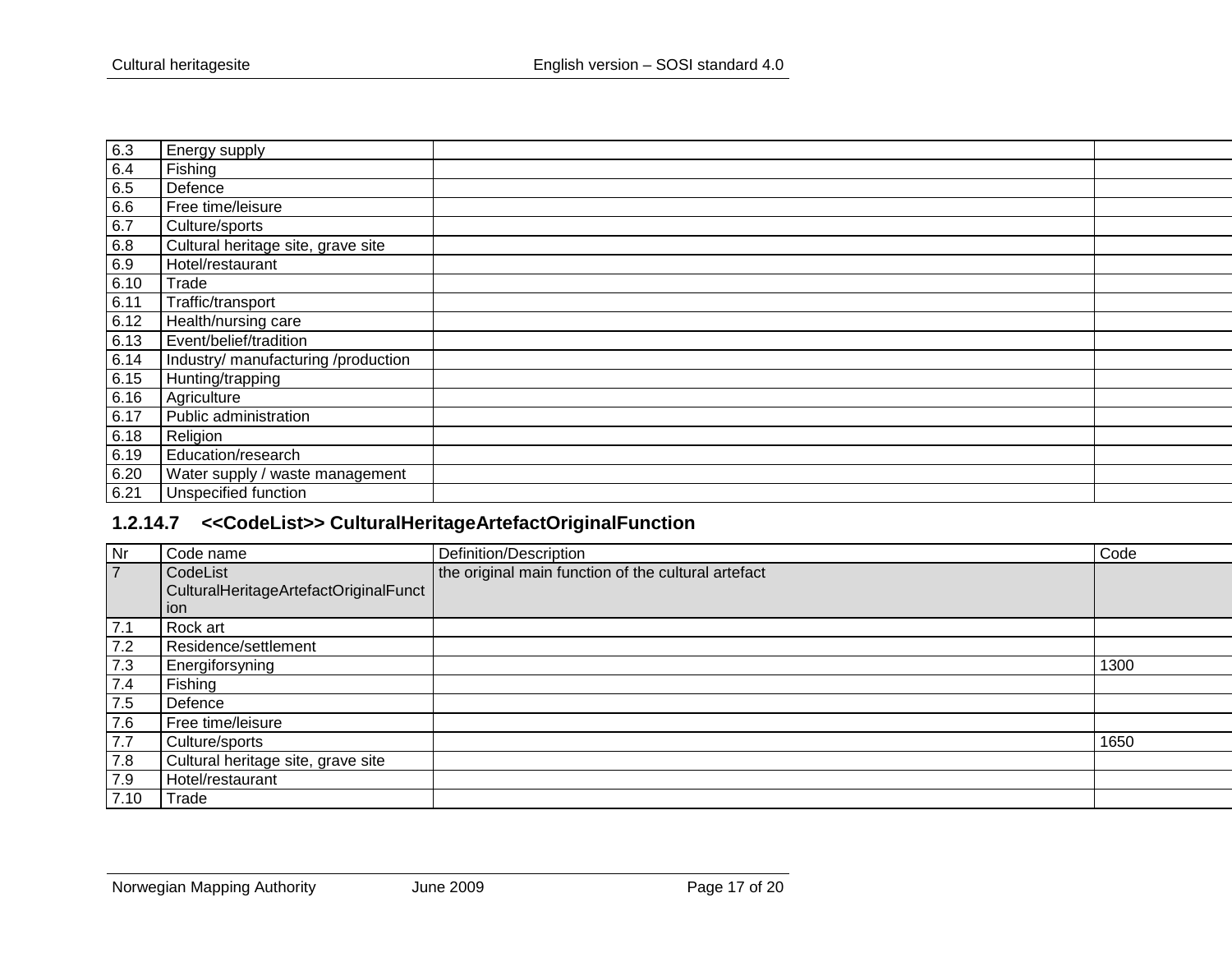| 7.11 | Traffic/transport                   |  |
|------|-------------------------------------|--|
| 7.12 | Health/nursing care                 |  |
| 7.13 | Event/belief/tradition              |  |
| 7.14 | Industry/ manufacturing /production |  |
| 7.15 | Hunting/trapping                    |  |
| 7.16 | Agriculture                         |  |
| 7.17 | Public administration               |  |
| 7.18 | Religion                            |  |
| 7.19 | Education/research                  |  |
| 7.20 | Water supply / waste management     |  |
| 7.21 | Unspecified function                |  |

## **1.2.14.8 <<CodeList>> CulturalHeritageSitePreservationValue**

| <b>Nr</b>      | Code name                        | Definition/Description                                                                                             | Code |
|----------------|----------------------------------|--------------------------------------------------------------------------------------------------------------------|------|
| $\overline{8}$ | l CodeList                       | assessment of the preservation value of cultural heritage sites/artefacts and cultural                             |      |
|                |                                  | CulturalHeritageSitePreservationValu environments Note: (For statutory preservation: see the Preservation element) |      |
|                |                                  |                                                                                                                    |      |
| 8.1            | Very high preservation value     |                                                                                                                    |      |
| 8.2            | High preservation value          |                                                                                                                    |      |
| 8.3            | Lower preservation value         |                                                                                                                    |      |
| 8.4            | Preservation value not evaluated |                                                                                                                    |      |

## **1.2.14.9 <<CodeList>> PreservationStatute**

<span id="page-17-1"></span><span id="page-17-0"></span>

| Nr             | Code name                              | Definition/Description                                     | Code       |
|----------------|----------------------------------------|------------------------------------------------------------|------------|
| $\overline{9}$ | CodeList                               | which statute the preservation of the object is founded on |            |
|                | PreservationStatute                    |                                                            |            |
| 9.1            | Preserved in accordance with the       |                                                            |            |
|                | Listed Buildings (Preservation) Act of |                                                            |            |
|                | 1920                                   |                                                            |            |
| 9.2            | Preserved in accordance with the       |                                                            |            |
|                | Historical Monument Act of 1951        |                                                            |            |
| 9.3            | Preserved in accordance with the       |                                                            | <b>KML</b> |
|                | Cultural Heritage Act of 1978          |                                                            |            |
| 9.4            | Preserved in accordance with the Act   |                                                            |            |
|                | relating to Salmonids and Fresh-       |                                                            |            |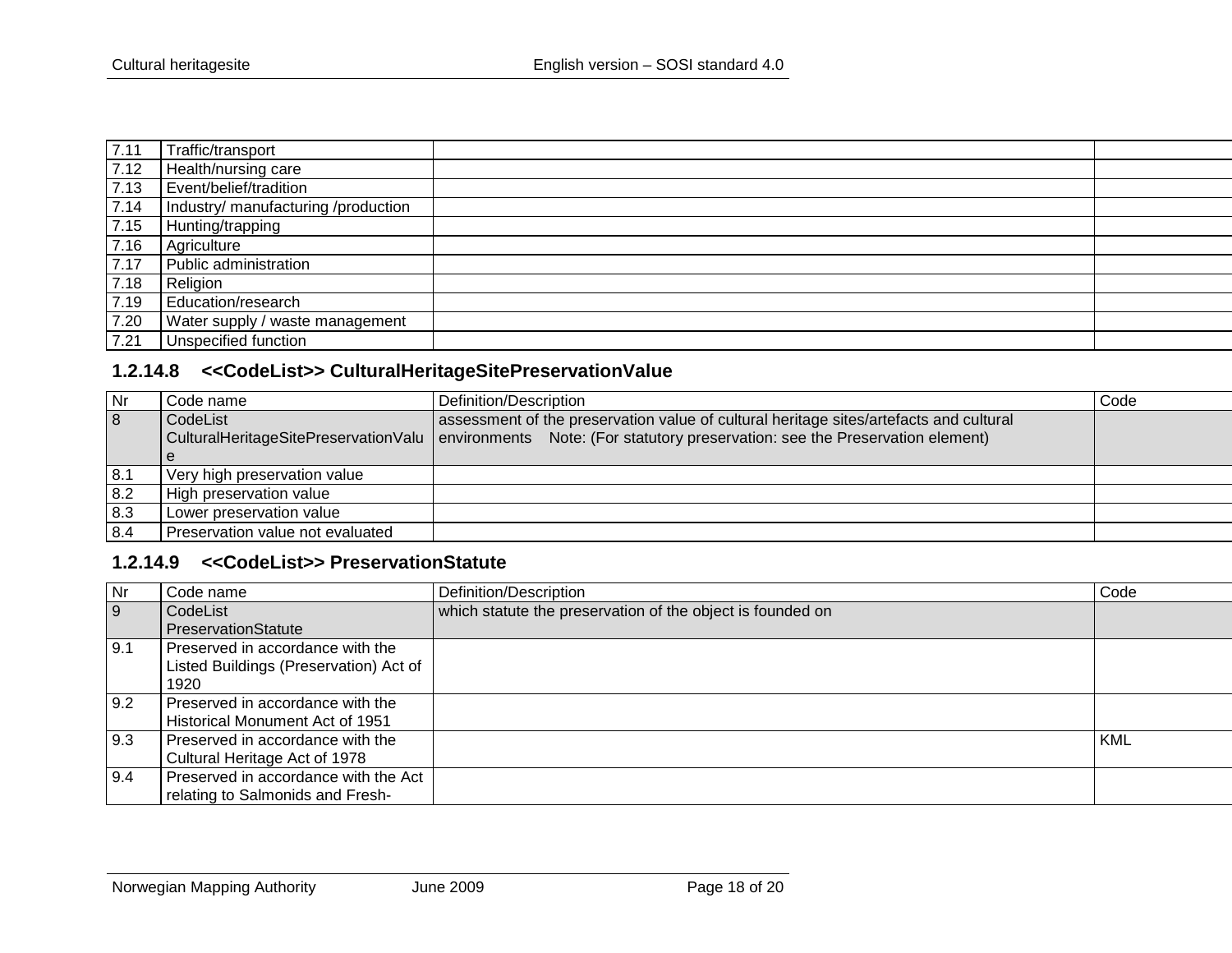|     | Water Fish, etc. of 1992                 |  |
|-----|------------------------------------------|--|
| 9.5 | Preserved in accordance with the         |  |
|     | Nature Conservation Act of 1970          |  |
| 9.6 | Preserved in accordance with the         |  |
|     | Planning and Building Act                |  |
| 9.7 | Preserved in accordance with the         |  |
|     | <b>Svalbard Environmental Protection</b> |  |
|     | Act of 2002                              |  |
| 9.8 | Preserved in accordance with the         |  |
|     | Wildlife Act of 1981                     |  |

# **1.2.14.10 <<CodeList>> PreservationType**

<span id="page-18-0"></span>

| Nr              | Code name                             | Definition/Description                                                                          | Code        |
|-----------------|---------------------------------------|-------------------------------------------------------------------------------------------------|-------------|
| 10 <sup>1</sup> | CodeList                              | which administrative preservation status an object has                                          |             |
|                 | PreservationType                      |                                                                                                 |             |
| 10.1            | Administratively preserved            | Objekt som inngår i en statlig verneplan el.l., men som ikke er formelt fredet                  |             |
| 10.2            | ?? Put into trust in accordance with? | According to Section 20-4.4 of the Planning and Building Act, areas in the land use part of the |             |
|                 | the Planning and Building Act         | municipal master plan may be put into trust, pursuant to special acts or as the municipality    |             |
|                 |                                       | finds appropriate. This includes for example areas which have been considered or proposed       |             |
|                 |                                       | for preservation in accordance with the Cultural Heritage Act                                   |             |
| 10.3            | Regulert til spesialområde etter §    |                                                                                                 | <b>PBSB</b> |
|                 | 25.6, PBL                             |                                                                                                 |             |
| 10.4            | Cultural heritage site, officially    | Officially registered preservation and maintenance agreement: Non-listed buildings which        |             |
|                 | registered preservation and           | have previously received subsidies on antiquarian grounds and where the owner has signed        |             |
|                 | maintenance agreement                 | such an agreement. The preservation and maintenance agreement must be officially                |             |
|                 |                                       | registered. In the agreement, there is a clause that cultural heritage ?truncated               |             |
| 10.5            | Cultural heritage site, preserved in  | Preserved in accordance with regulations (Section 22a of the Cultural Heritage Act) Buildings   |             |
|                 | accordance with regulations           | owned by the State may be preserved through regulations. The legal effect and consequences      |             |
|                 |                                       | of the preservation are the same as for specific preservation.                                  |             |
| 10.6            | Specifically preserved                | Buildings and installations preserved by special/individual decisions (pursuant to Sections 15  |             |
|                 |                                       | and 20 of the Cultural Heritage Act) are said to be specifically preserved. This preservation   |             |
|                 |                                       | includes exteriors, interiors and fittings affixed to walls, unless otherwise mentioned in the  |             |
|                 |                                       | preservation decision. Decision regarding buildings in preserved cultural environments in       |             |
|                 |                                       | accordance with Section 2 ?truncated                                                            |             |
| 10.7            | Inconclusive preservation status      | Used about objects which fall in under the provisions for automatic preservation (listing) but  |             |
|                 |                                       | whose status has not been formally clarified.                                                   |             |